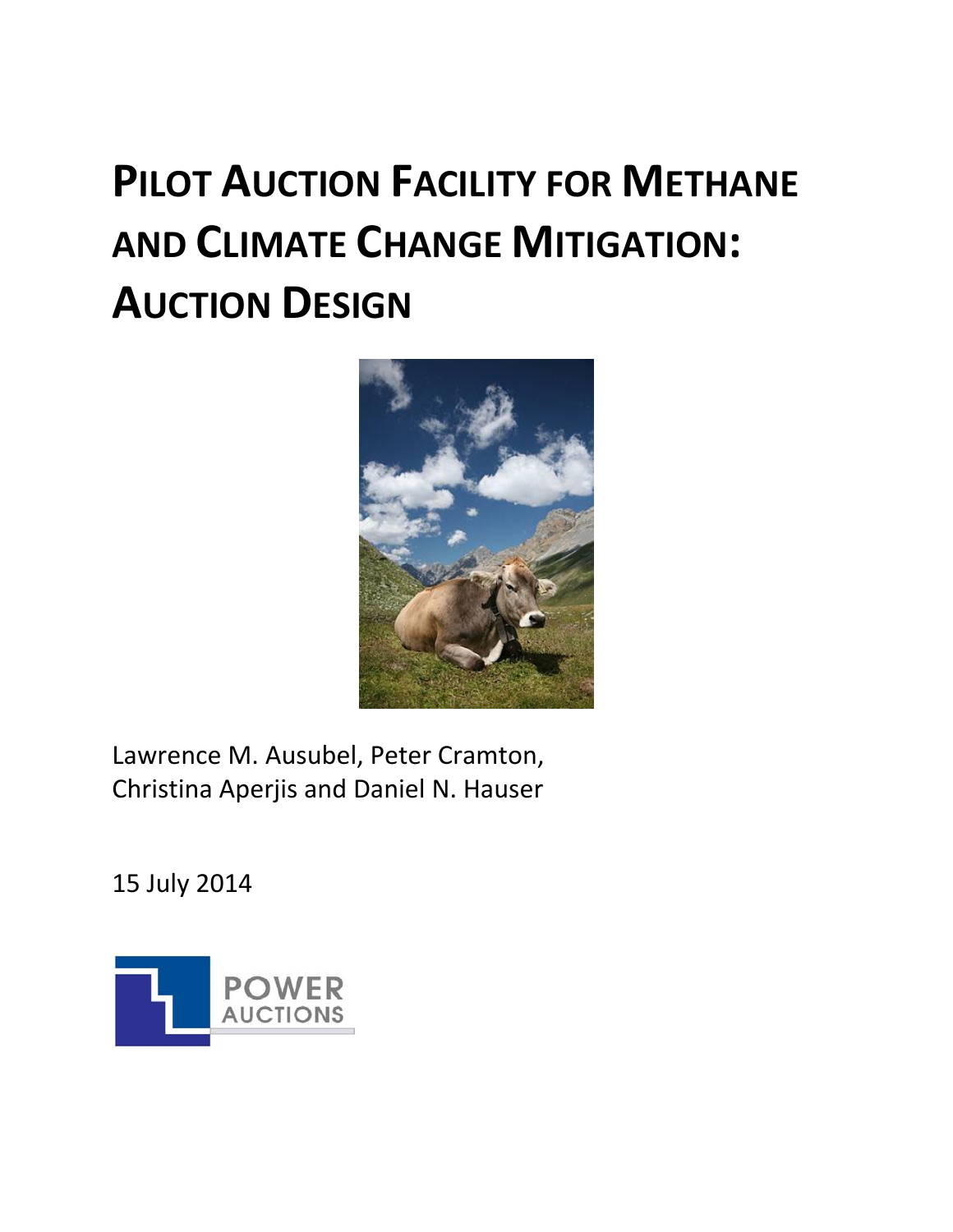# **Contents**

| 1. |       |  |  |  |  |  |  |  |
|----|-------|--|--|--|--|--|--|--|
| 2. |       |  |  |  |  |  |  |  |
|    | 2.1.  |  |  |  |  |  |  |  |
|    | 2.2.  |  |  |  |  |  |  |  |
|    | 2.3.  |  |  |  |  |  |  |  |
| 3. |       |  |  |  |  |  |  |  |
|    | 3.1.  |  |  |  |  |  |  |  |
|    | 3.2.  |  |  |  |  |  |  |  |
|    | 3.3.  |  |  |  |  |  |  |  |
|    | 3.4.  |  |  |  |  |  |  |  |
|    | 3.5.  |  |  |  |  |  |  |  |
|    | 3.6.  |  |  |  |  |  |  |  |
|    | 3.7.  |  |  |  |  |  |  |  |
|    | 3.8.  |  |  |  |  |  |  |  |
|    | 3.9.  |  |  |  |  |  |  |  |
|    | 3.10. |  |  |  |  |  |  |  |
|    | 3.11. |  |  |  |  |  |  |  |
|    | 3.12. |  |  |  |  |  |  |  |
| 4. |       |  |  |  |  |  |  |  |
|    | 4.1.  |  |  |  |  |  |  |  |
|    | 4.2.  |  |  |  |  |  |  |  |
|    | 4.3.  |  |  |  |  |  |  |  |
|    | 4.4.  |  |  |  |  |  |  |  |
|    | 4.5.  |  |  |  |  |  |  |  |
| 5. |       |  |  |  |  |  |  |  |
|    |       |  |  |  |  |  |  |  |
|    |       |  |  |  |  |  |  |  |
|    |       |  |  |  |  |  |  |  |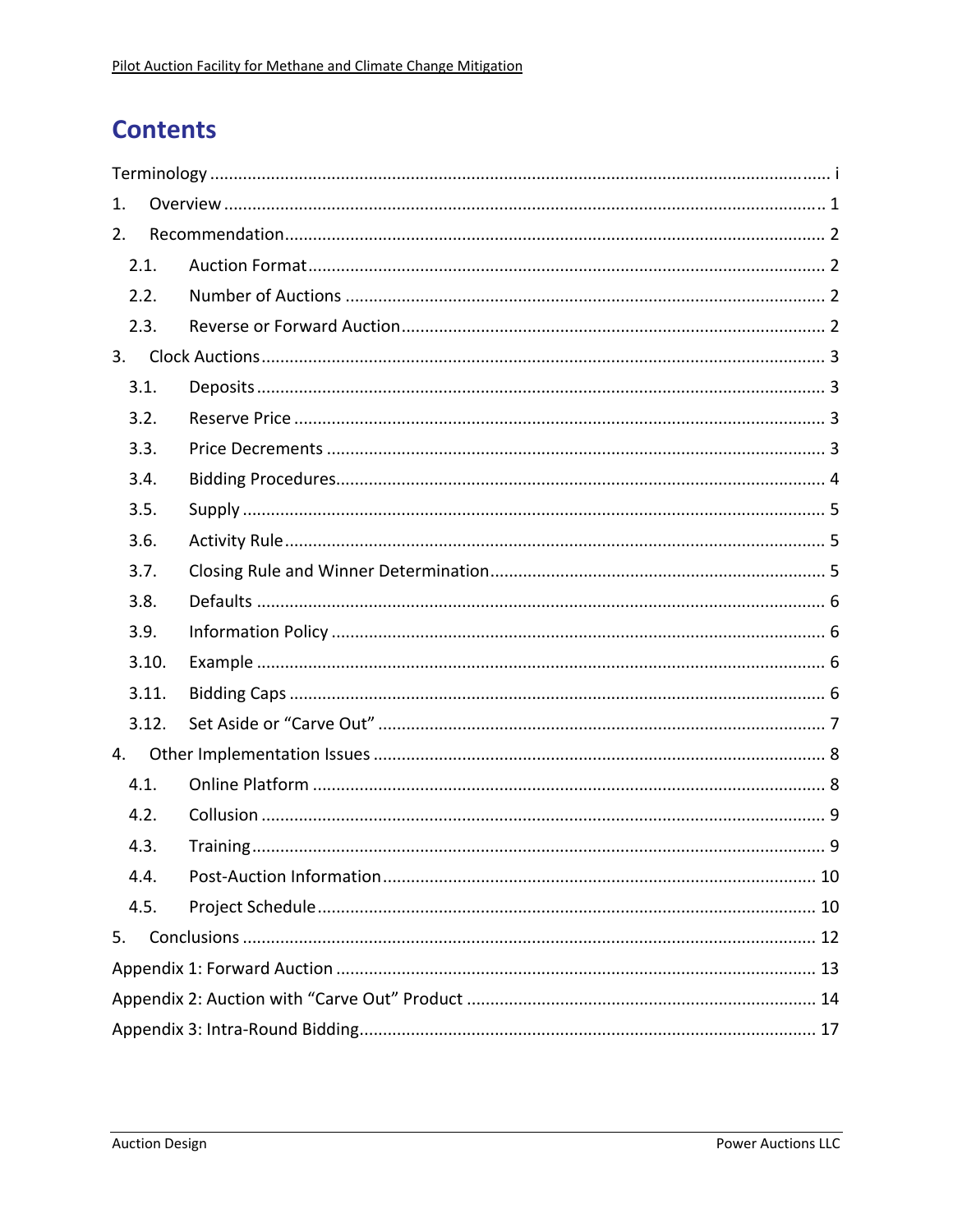# **Terminology**

| Term                        | Description                                                                                                                                                                                                                                                                                                                                         |
|-----------------------------|-----------------------------------------------------------------------------------------------------------------------------------------------------------------------------------------------------------------------------------------------------------------------------------------------------------------------------------------------------|
| Activity rule               | The rule that limits what bids a bidder can make in subsequent rounds of a<br>multiple round auction based on the bidder's bids in earlier rounds. The<br>activity rule is intended to avoid bid sniping. A bidder with a large demand<br>late in the auction must express a large demand in the earlier rounds when<br>the strike price is higher. |
| Aggregator                  | A firm/bidder that wants to purchase put options in order to fund a large<br>number of methane abatement projects which it is not implementing itself.                                                                                                                                                                                              |
| <b>Bid sniping</b>          | The tendency to wait until the last possible opportunity to place a serious bid<br>as in an eBay auction. Auctions often have activity rules in place to prevent<br>bid sniping.                                                                                                                                                                    |
| Cap                         | A competition constraint rule that would prohibit a single bidder from<br>winning more than some percentage (e.g. 25%) of the available supply or<br>budget.                                                                                                                                                                                        |
| Clearing price <sup>1</sup> | The price at which the demand for a put option is no longer above its supply,<br>and thus is the price when the put option "clears." This clearing price may be<br>more than the winner's bid price.                                                                                                                                                |
| Clock auction               | A multiple round auction in which in each round the auctioneer announces<br>prices and the bidders respond with demands at the specified prices. Prices<br>then decrease on products with excess demand and the process repeats.                                                                                                                    |
| Clock price                 | A price for a put option in a round of a clock auction. Also called the round<br>price.                                                                                                                                                                                                                                                             |
| Closing rule                | The rule that describes the conditions for ending the auction.                                                                                                                                                                                                                                                                                      |
| Collusion                   | Two or more bidders working together to manipulate the auction outcome.                                                                                                                                                                                                                                                                             |
| Competition<br>constraint   | A rule designed to achieve social goals such as encouraging competition in a<br>given area. Competition constraints may be implemented in a number of<br>ways, such as setting caps.                                                                                                                                                                |
| Dynamic<br>auction          | Any auction format that involves multiple opportunities to bid and where<br>some information about the bidding is revealed to the bidders during the<br>course of the auction.                                                                                                                                                                      |
| Information                 | The policy that determines the information that is revealed to bidders during                                                                                                                                                                                                                                                                       |

<sup>&</sup>lt;sup>1</sup> Price either refers to the put option's premium (in the case of a forward auction) or the strike price (in the case of the reverse auction). In this glossary, price refers to the strike price but these concepts apply similarly in a forward auction. See companion paper on relevant auction theory for a glossary where price refers to the premium.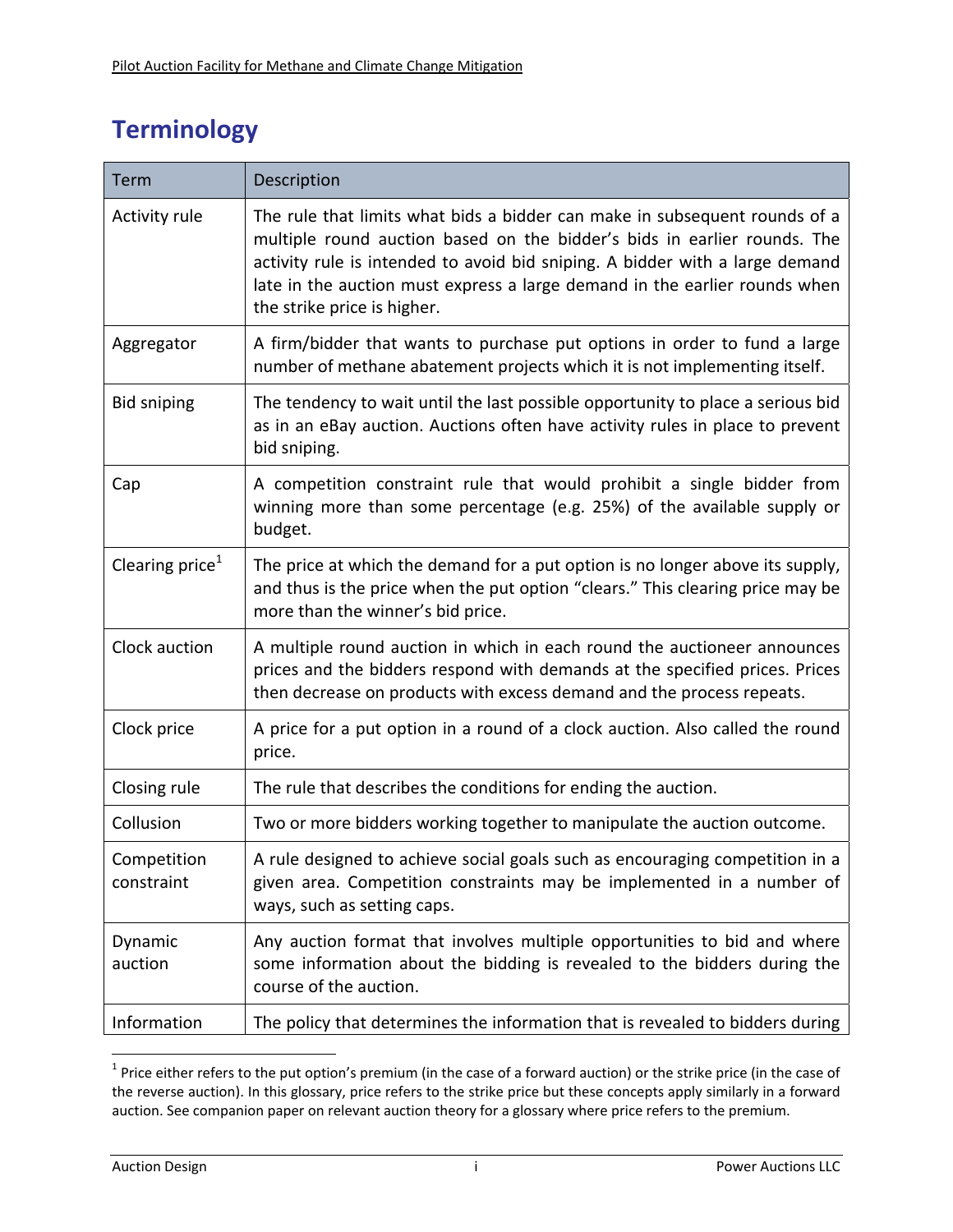| policy                  | the course of a dynamic auction. The information revealed might include bid-<br>specific information such as the price of the bid and the identity of the<br>bidder, or aggregate information such as the total number of bids made on a<br>certain product (demand for that product).                                                                   |
|-------------------------|----------------------------------------------------------------------------------------------------------------------------------------------------------------------------------------------------------------------------------------------------------------------------------------------------------------------------------------------------------|
| Intra-round bids        | Bids submitted at prices between clock prices, identifying at exactly what<br>price a bidder wants to change his/her demand. These bids help smooth out<br>the aggregate demand curve to avoid undersell.                                                                                                                                                |
| Price-point             | The percentage of the price decrement (between the clock price of the<br>previous round and the clock price of this round) that the price of an intra-<br>round bid corresponds to.                                                                                                                                                                      |
| Price discovery         | A feature of dynamic auctions in which information about bidder demands is<br>reported to bidders, giving bidders the opportunity to adjust subsequent bids<br>based on the information.                                                                                                                                                                 |
| Price<br>decrement      | In a reverse clock auction, this is the amount by which the price decreases<br>between rounds.                                                                                                                                                                                                                                                           |
| Pricing rule            | The rule that determines the price paid by the bidder for each put option<br>that it has won.                                                                                                                                                                                                                                                            |
| Proxy bid               | A mechanism by which a bidder may submit a bid ahead of time before the<br>auction reaches a given price. The proxy bid is automatically entered into the<br>system when certain conditions are met.                                                                                                                                                     |
| Reserve price           | The maximum strike price for which PAF is willing to sell a put option (given a<br>fixed premium).                                                                                                                                                                                                                                                       |
| Sealed-bid<br>auction   | An auction in which bidders submit bids without receiving any information<br>relating to the bids placed by other bidders.                                                                                                                                                                                                                               |
| Set-aside               | A competition constraint rule that sets aside or "carves out" specific items<br>for bidders meeting certain criteria. A set-aside is sometimes used for new<br>entrants in a market where new entry is desirable to increase competition.<br>Alternatively, a set-aside can be used for small firms or for projects in specific<br>countries or sectors. |
| Supply                  | The number of put options being sold by the Pilot Auction Facility as a<br>function of the price.                                                                                                                                                                                                                                                        |
| Winner<br>Determination | The process of deciding who to award what at the end of the auction.                                                                                                                                                                                                                                                                                     |
| Undersell               | The event in which one or more put options remain unsold when the auction<br>concludes.                                                                                                                                                                                                                                                                  |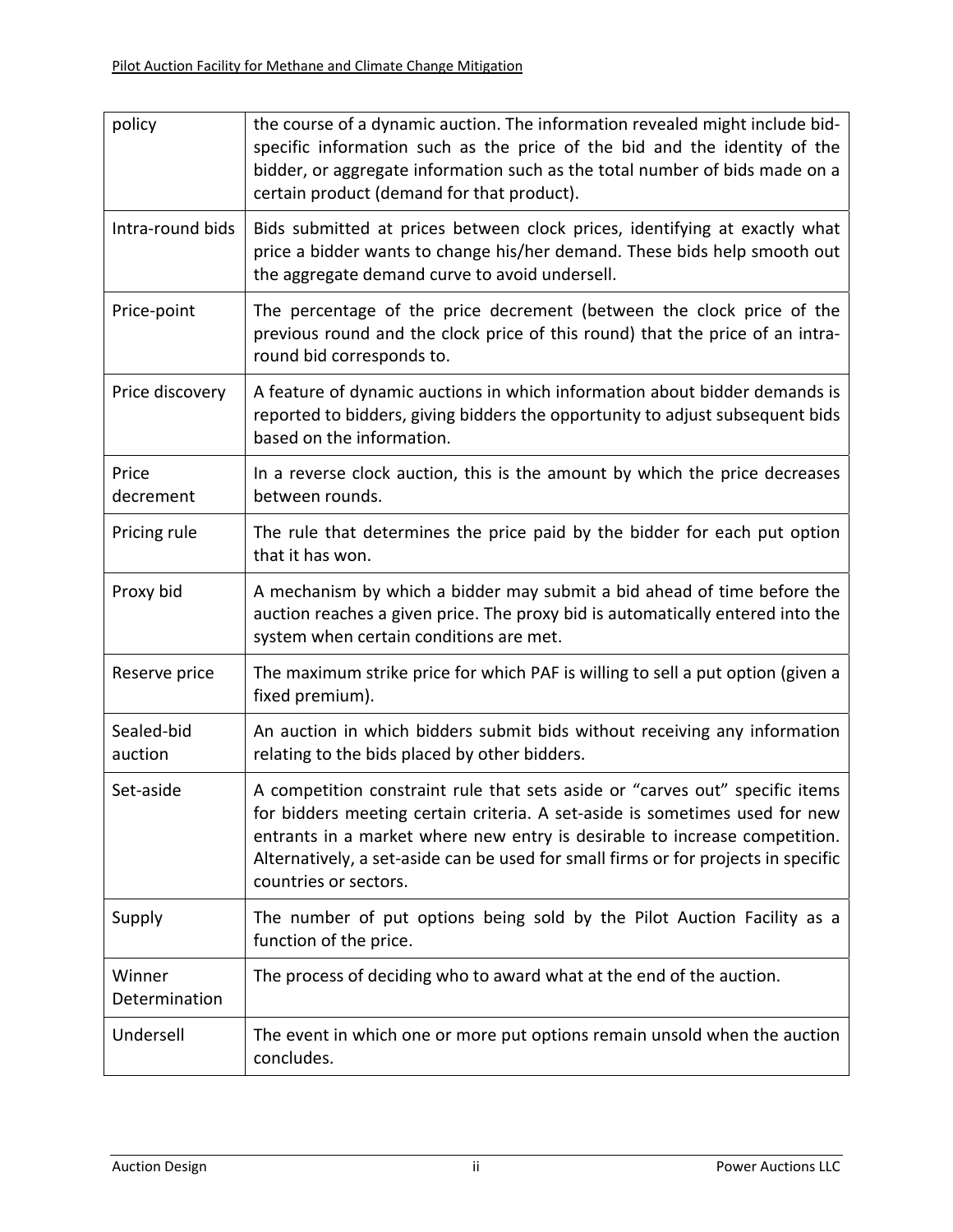# **1. Overview**

The Pilot Auction Facility for Methane and Climate Change Mitigation (PAF) is developing plans for incentivizing the reduction of methane emissions in developing countries by auctioning put options to project implementers or third parties. Such a contract gives the holder the right, but not the obligation, to sell a ton of  $CO<sub>2</sub>e$  in achieved methane emission reductions at a given "strike" price.

This document outlines our recommendations for the design and implementation of these auctions. This includes a detailed description of the auction format, how the auction should be run, what bidder support and training should be offered before and during the auction, and what information should be released after the auction. The companion document *Pilot Auction Facility for Methane and Climate Change Mitigation: Relevant Auction Theory* describes different auction formats and the advantages of the clock format that we are recommending for the PAF.

This document also includes details adapting the procedure for either a forward or reverse format. In a forward auction, the strike price (the price the PAF pays when the put option matures) is fixed and bidders bid up the premium (the price bidders pay for the put option). In a reverse auction, the premium is fixed and bidders bid down the strike price.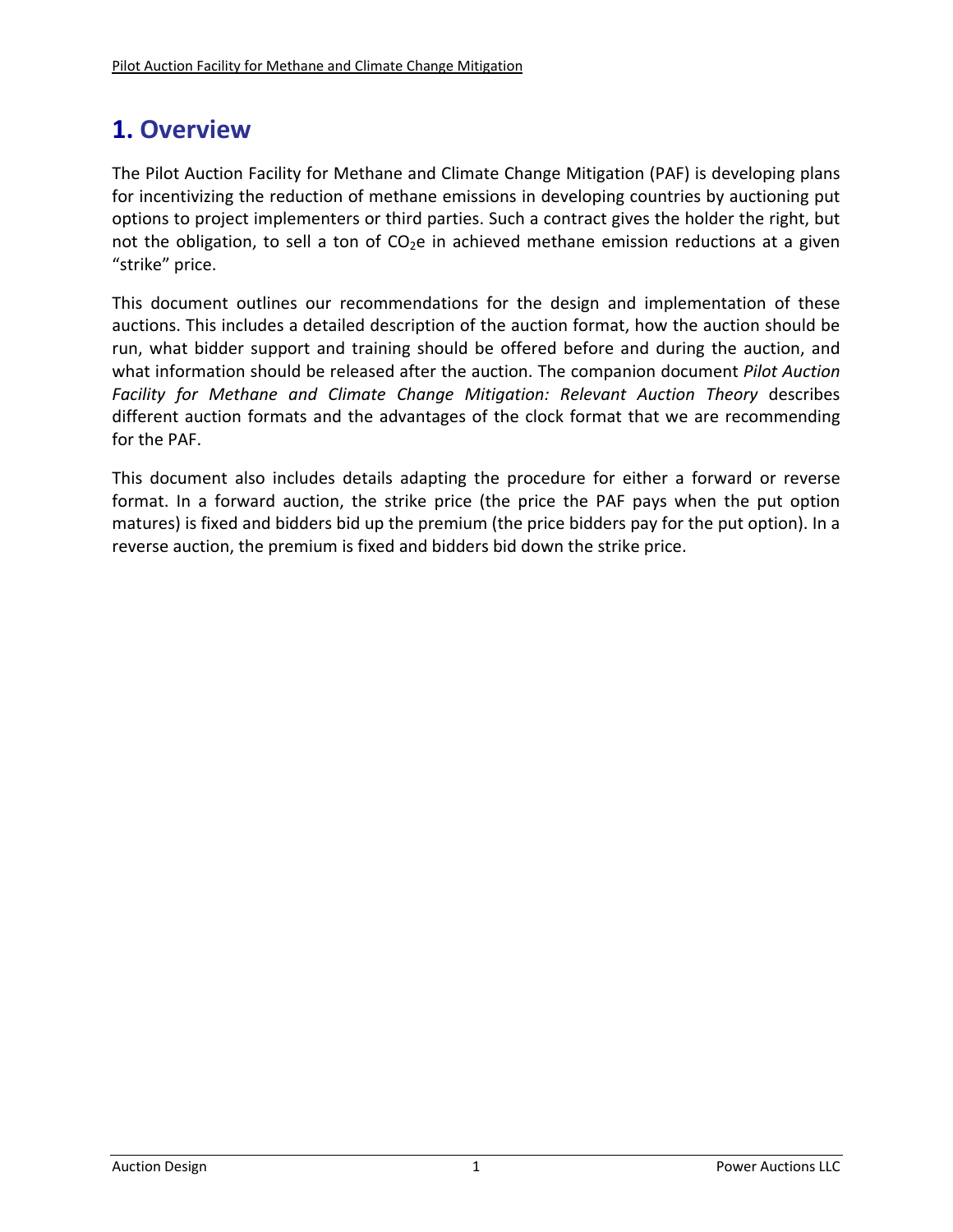# **2. Recommendation**

# **2.1. Auction Format**

We recommend using an (ascending or descending) clock format to sell these put options. The many benefits of using this approach are outlined in the companion document on relevant auction theory. To briefly summarize, the clock auction:

- Enables price discovery. Bidders can incorporate information from others bids into their own bidding strategy, and the final price incorporates all this information.
- Simple and transparent for bidders. Bidders are only asked for a small amount of information in each round, so bidding in each round is not overly complex. Also, the process that sets the final price is transparent and easy to understand. These make participation in the auction easy for bidders.
- Accommodates a variety of auction designs. A clock auction easily accommodates both the forward and reverse designs. Moreover, the clock auction format can be used to sell multiple types of put options in a single auction, should the PAF decide to do so.
- Encourages truthful bidding. Bidders do not have strong incentives to strategically manipulate their bids. This makes bidding easier for bidders and makes it more likely that the bids and the final price reflect true market conditions.

# **2.2. Number of Auctions**

We recommend that the PAF uses a relatively small number of auctions ("auction rounds"). The supply in each auction should be sufficiently large that a bidder could win all the options he needs in one auction and would perceive a reasonable probability of winning. A reasonable minimum budget per auction seems to be about \$25 million. Since participation in an auction is costly, a bidder may be less likely to participate if he believes that he will need to participate in multiple auctions in order to win the number of put options he wants. For a total budget of \$100 million, we therefore recommend conducting 2 to 4 auctions.

## **2.3. Reverse or Forward Auction**

We recommend a reverse auction, where the premium price is fixed and bidders bid on the strike price, for the first auction. Bidders are likely to be more comfortable with this format in this context and with a sufficiently low premium this format could lead to greater participation than a forward auction. Since one of the purposes for the PAF is learning, we suggest that at least one auction be a forward auction, where instead the strike price is fixed and bidders bid on the premium. The advantages and disadvantages of these two formats are discussed in the companion document on relevant auction theory*.* Because the first auction is likely to be a reverse auction, in this document we describe the auction design in terms of the reverse auction and we discuss the forward auction in Appendix 1.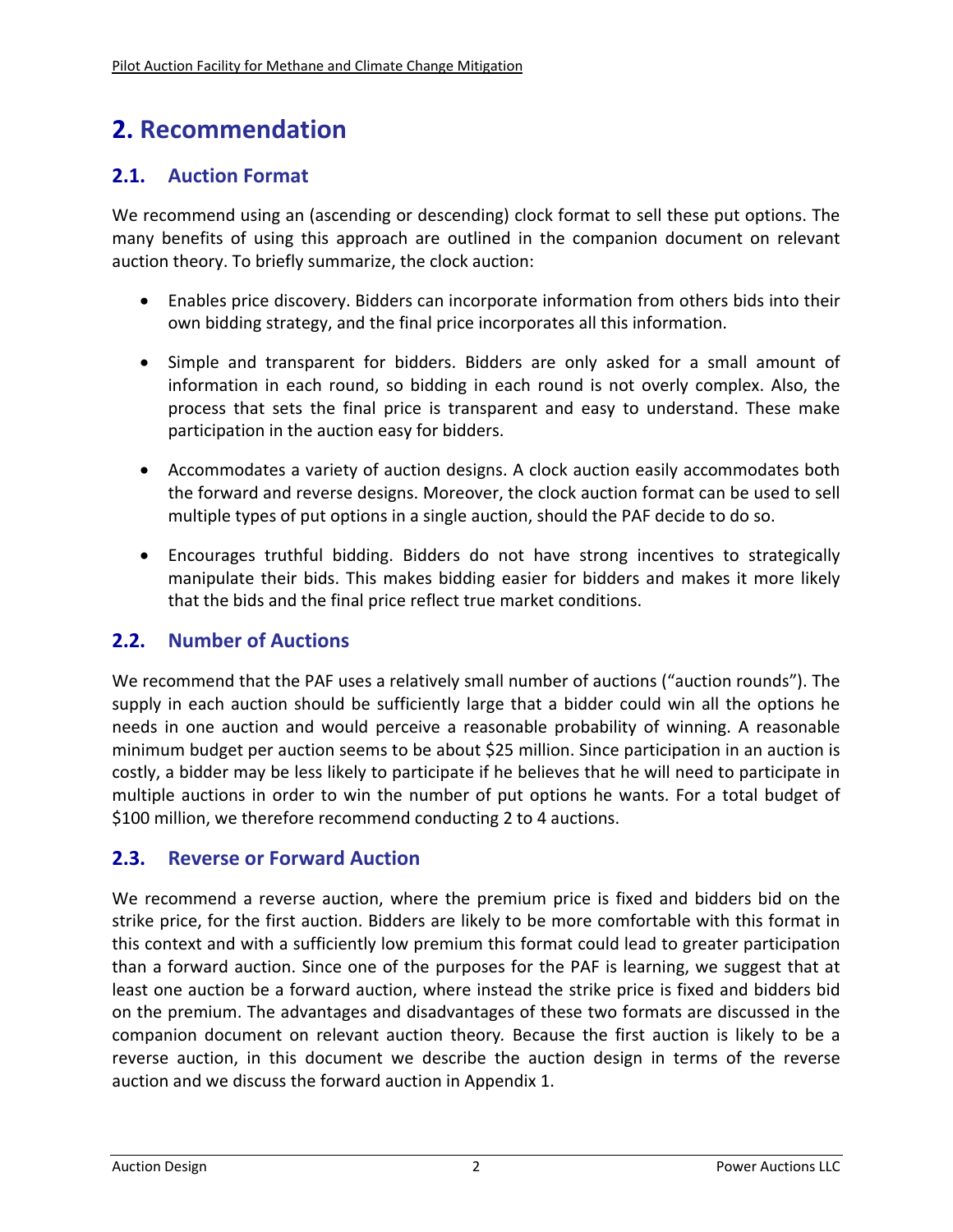# **3. Clock Auctions**

A clock auction is a dynamic auction that consists of multiple rounds. In each round, the auctioneer announces a new strike price and every bidder state the quantity he/she is willing to buy at that price. The strike price then decreases until aggregate demand is less than or equal to supply. The first price at which aggregate demand is less than or equal to supply is called the clearing price, and every bidder who is still bidding wins the amount he/she is bidding on at that price.

This type of dynamic process encourages price discovery. After each round, bidders see information about other bidders' demand and can use this information to adjust their estimates of the value of each put option.

# **3.1. Deposits**

In order to ensure that bidders are credible and serious, a bid deposit should be required by each bidder. A bidder's bid deposit will determine the maximum quantity for which he/she will be allowed to bid during the auction. The required deposit should be the product of a specified price (set by the PAF) and the maximum quantity for which the bidder wants to bid. For instance, if a bidder wants to bid on a quantity of 100,000 put options and the PAF has set a fixed price of \$.05 per unit for the deposit, the required deposit would be \$5,000. The deposit should be large enough that the bidder is unlikely to default on his/her obligation, but small enough that it does not create unnecessary barriers to entry. A reasonable deposit might be 25% of the premium in the auction. This deposit is credited toward the payment of a winning bidder at the end of the auction, provided that he/she pays the balance. This deposit is refunded promptly to a losing bidder after the auction.

## **3.2. Reserve Price**

The reserve price is announced before the auction and, in a reverse auction would also be the starting price. This price is the highest strike price that the PAF is willing to accept. The fixed premium should also be announced before the auction.

## **3.3. Price Decrements**

Price decrements should be specified by the auctioneer before the start of the round, or possibly a few rounds in advance. Especially in early auctions, when there is a lot of uncertainty about the price, it may be advantageous not to announce all price decrements at the start of the auction, so as to retain the flexibility to adjust the pace of the auction. The auctioneer can announce prices for the first couple of rounds before the start of the auction and then announce price decrements for the remaining rounds based on the current aggregate demand. For instance, as prices decrease, if aggregate demand is decreasing too fast, the auctioneer may want to decrease the bid decrements to enable more price discovery.

The price decrement can either be announced as a percentage of the current price (e.g. if the current price is \$10, a 20% bid decrement would decrease the price to \$8 in the next round), or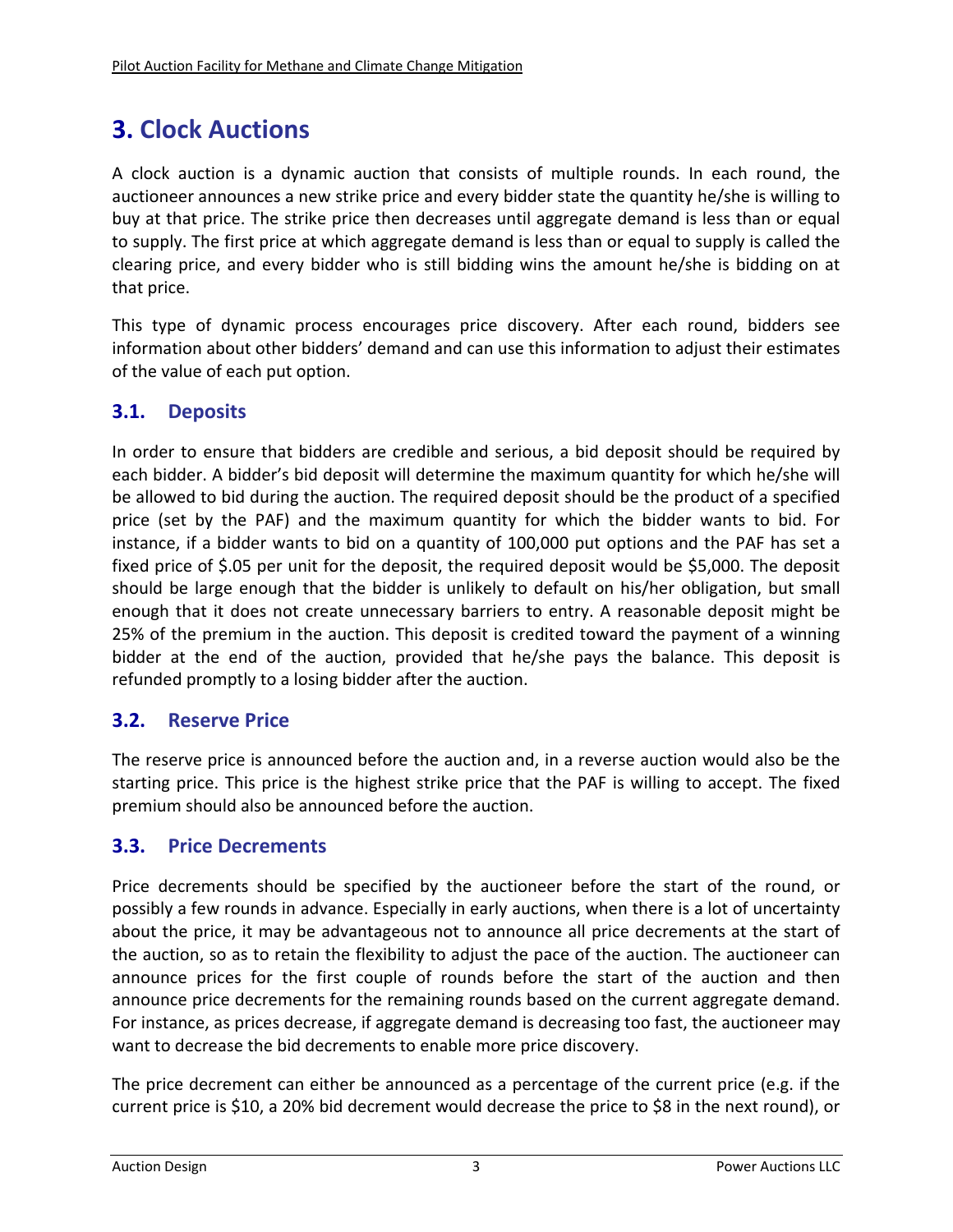as an absolute amount (e.g., \$1 or \$0.5). For the purposes of this auction, it would be more convenient to set absolute decrements.

### **3.4. Bidding Procedures**

In a clock auction, the entire supply is auctioned simultaneously. In each round, the auctioneer announces a strike price. Bidders respond by bidding a quantity of options that they would be willing to buy at that strike price (for the fixed premium). Bidders cannot bid for quantities that exceed the amount specified by their initial deposits or other limits imposed by the activity rule (see section 3.6).

In a clock auction the strike price ticks down in successive rounds, in response to excess demand. This procedure allows the auctioneer to explore the aggregate demand curve without asking bidders for unnecessary information.

#### **3.4.1. Simple Clock Bidding**

In a clock auction, bidders can submit bids in response to current round prices. For instance, if the round's strike price is \$10, the bidder can submit a bid for 10,000 put options at that price. Alternatively, a bidder can place a bid for zero put options at the round's price to signal their desire to exit the auction.

The clock format does not guarantee that all available put options will be sold when the auction concludes. In particular, some put options may remain unsold; this is referred to as *undersell*. When bidders only submit simple clock bids and the auctioneer uses large decrements, the risk of undersell may be relatively high. If the round's price decrement proves to be too large, then many bidders could drop out of the auction at once, leading to undersell at the final clock price.

An alternative to simple clock bids is to allow intra‐round bids; see Appendix 3 for details.

#### **3.4.2. Proxy Bidding**

It is best practice to allow bidders who don't care to participate in the live auction to submit proxy bids. These are bids at prices one or more rounds beyond the current round price, signifying that the bidder is willing to buy some quantity as long as the price remains within the amount of the proxy bid. They effectively enable bidders to participate in this auction as if it was a sealed‐bid auction. As long as the round price has not reached the proxy bid price, bidders should be able to adjust these bids. For example, if the reserve price is \$10, a bidder may submit the following proxy bids at the beginning of the auction:

| Price | Bidder's Bid |
|-------|--------------|
| \$10  | 100,000      |
| \$9   | 90,000       |
| \$8   | U            |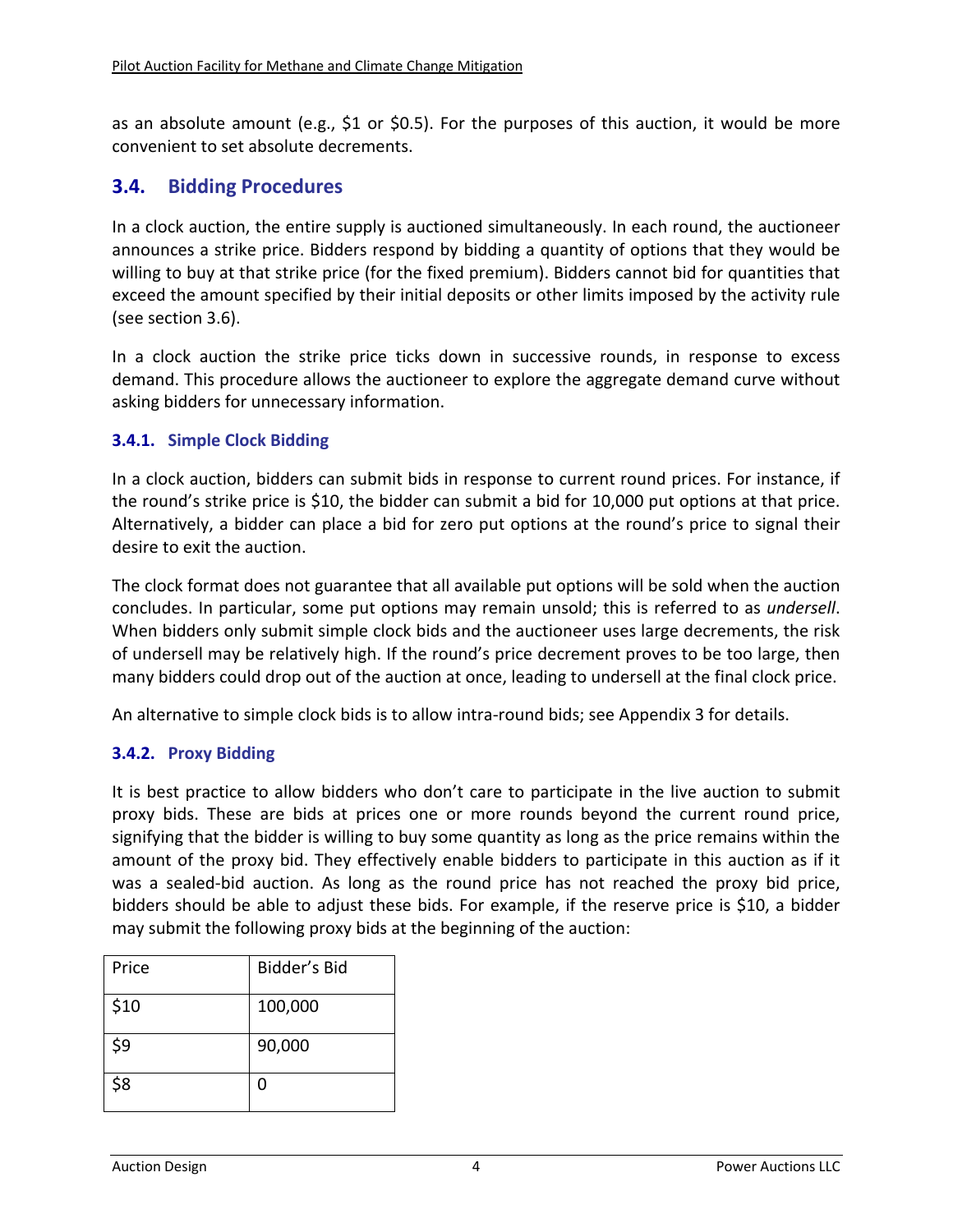These bids indicate that: (1) as long as the strike price is strictly greater than \$9, the bidder wants 100,000 put options; (2) if the strike price is less than or equal to \$9 and strictly greater than \$8, the bidder wants 90,000 put options; and (3) if the strike price is less than or equal to \$8, the bidder does not want any put options. During clock rounds, these bids will automatically be submitted for him. As long as the round price is strictly greater than \$9, the bidder can change his/her bid corresponding to \$9; for instance, he/she may increase it to 95,000.

## **3.5. Supply**

For a given auction, the PAF can either fix a quantity of put options or fix a budget. If the PAF fixes a quantity of put options, the supply is equal to that quantity and does not depend on the strike price.

If the PAF fixes a budget for the auction (which is expected), the supply is a function of the strike price. As the strike price goes down, more put options are added to the auction; in other words, the budget is "recycled" into the auction as each put option becomes cheaper for the facility. In particular, if the strike price is *s* and the premium is *p*, the cost of each put option to the facility is *s‐p*. Given a budget of *B*, the facility can provide at most *B/(s‐p)* put options. Thus, as the strike price *s* decreases, the supply increases. On the other hand, as the strike price decreases, the aggregate demand will (weakly) decrease, because of the activity rule described in Section 3.6; the auction clears when the strike price is sufficiently low that the aggregate demand is less than or equal to the supply at that strike price. The use of a constant‐budget supply curve is illustrated in the example of Section 3.10, below.

## **3.6. Activity Rule**

An activity rule is necessary to make a dynamic auction informative and to avoid "bid sniping". Best practice in high‐stakes auctions is to include an appropriate activity rule. We recommend an activity rule requiring that bidders can only maintain their demand or decrease their demand for put options as the strike price descends. (Such a restriction should also be consistent with bidders' true demands.) Bidders who did not bid for a large quantity in the early rounds will not be able to bid for a large quantity later on, inducing them to bid in a more informative way.

## **3.7. Closing Rule and Winner Determination**

The auction ends when aggregate demand is less than or equal to supply. When this happens, the PAF is offering enough put options to satisfy the bids of all active bidders. The winning bidders are the bidders who still have active bids when supply exceeds demand, and each of these bidders is awarded his or her current quantity. The remaining put options are not allocated in this auction and the remaining budget is used for a subsequent auction. Every winning bidders pays the fixed premium to receive a put option with the same strike price; this is the highest strike price at which aggregate demand is less than or equal to supply.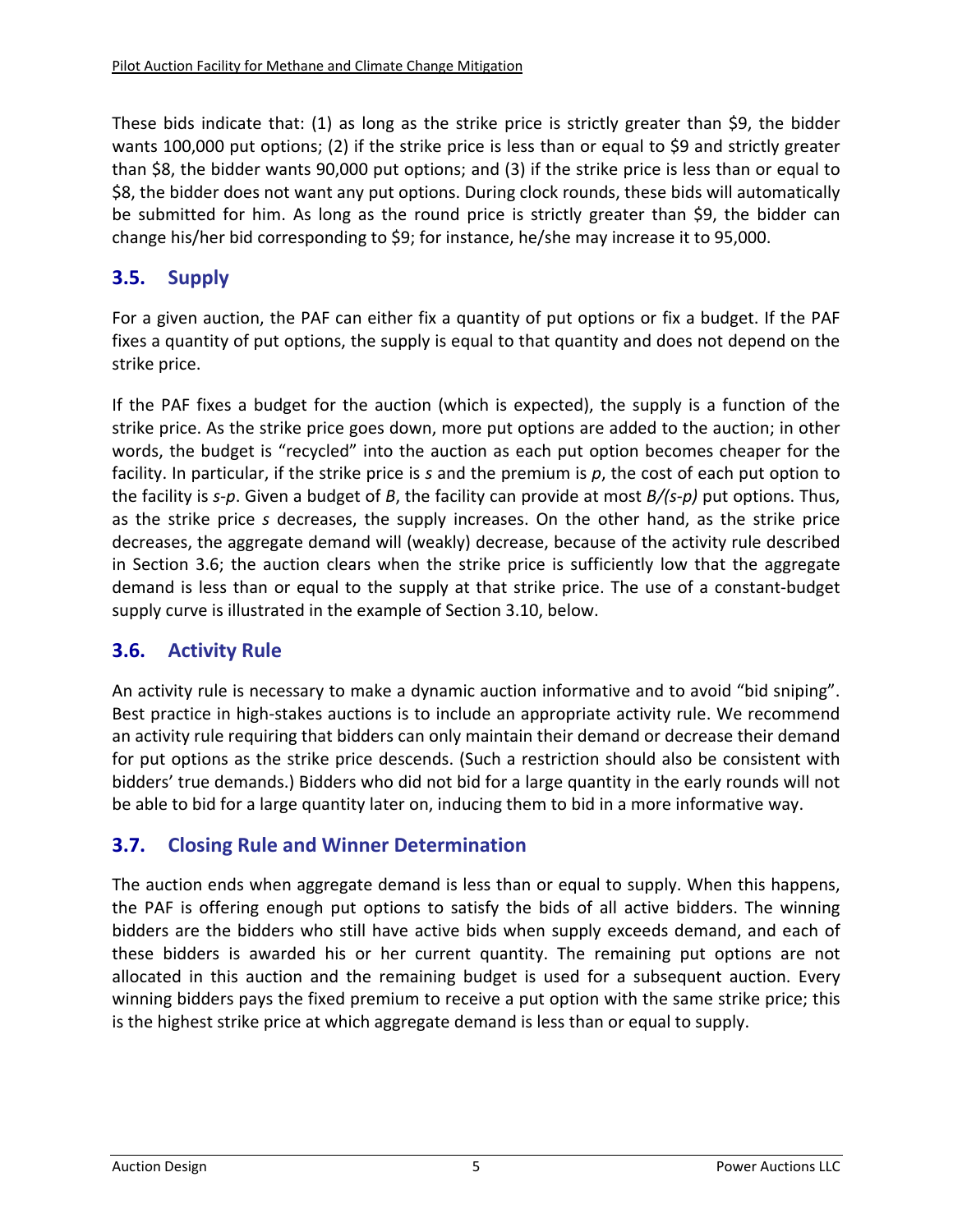# **3.8. Defaults**

If a bidder defaults on his/her obligation, the bidder should be required to pay a penalty that is taken from his/her bid deposit. The deposit requirement should be set at least as large as the penalty that a defaulting bidder would be required to pay. Following a default, the put options should remain unsold and the unused budget together with the penalty can be used in future auctions.

# **3.9. Information Policy**

An important consideration in a dynamic auction format is how much information about opponents' bids to reveal to bidders between rounds. We recommend revealing aggregate demand at the end of each round, but not any bidders' individual bids. In particular, the auctioneer reveals the total demand for put options at the round price. This reveals sufficient information for bidders to update their bidding, based on others' valuations in the auction, but not so much information as to facilitate collusion.

### **3.10. Example**

Consider the following example. The PAF has a budget of \$800,000 to sell in the reverse auction. The premium is fixed at \$0.50. The reserve price is \$10. The auction proceeds as follows:

| Round | Price | Bid of Bidder 1 | Bid of Bidder 2 | Bid of Bidder 3 | Supply  |
|-------|-------|-----------------|-----------------|-----------------|---------|
|       | \$10  | 100,000         | 100,000         | 100,000         | 84,210  |
|       | \$9   | 80,000          | 70,000          | 90,000          | 94,117  |
|       | \$8   | 40,000          | U               | 55,000          | 106,666 |

The final price in this auction is \$8, since this is the first price where supply is less than or equal to demand. Bidder 1 wins 40,000 put option and bidder 3 wins 55,000 put options. The winning bidder then pays the premium to the PAF, so Bidder 1 pays \$6,000 and bidder 3 pays \$8,250. There is undersell of 11,666 put options which corresponds to \$87,495; in other words, \$87,495 is the amount of the budget that was not allocated as a result of the undersell.

# **3.11. Bidding Caps**

The PAF may want to encourage competition in a given market. In this case, the PAF may want to implement a cap that would prohibit a single bidder from winning more than some percentage (e.g., 25%) of the total initial supply of put options. With a bidding cap, all bidders are limited in the quantities for which they can bid. It is important to make sure that the cap is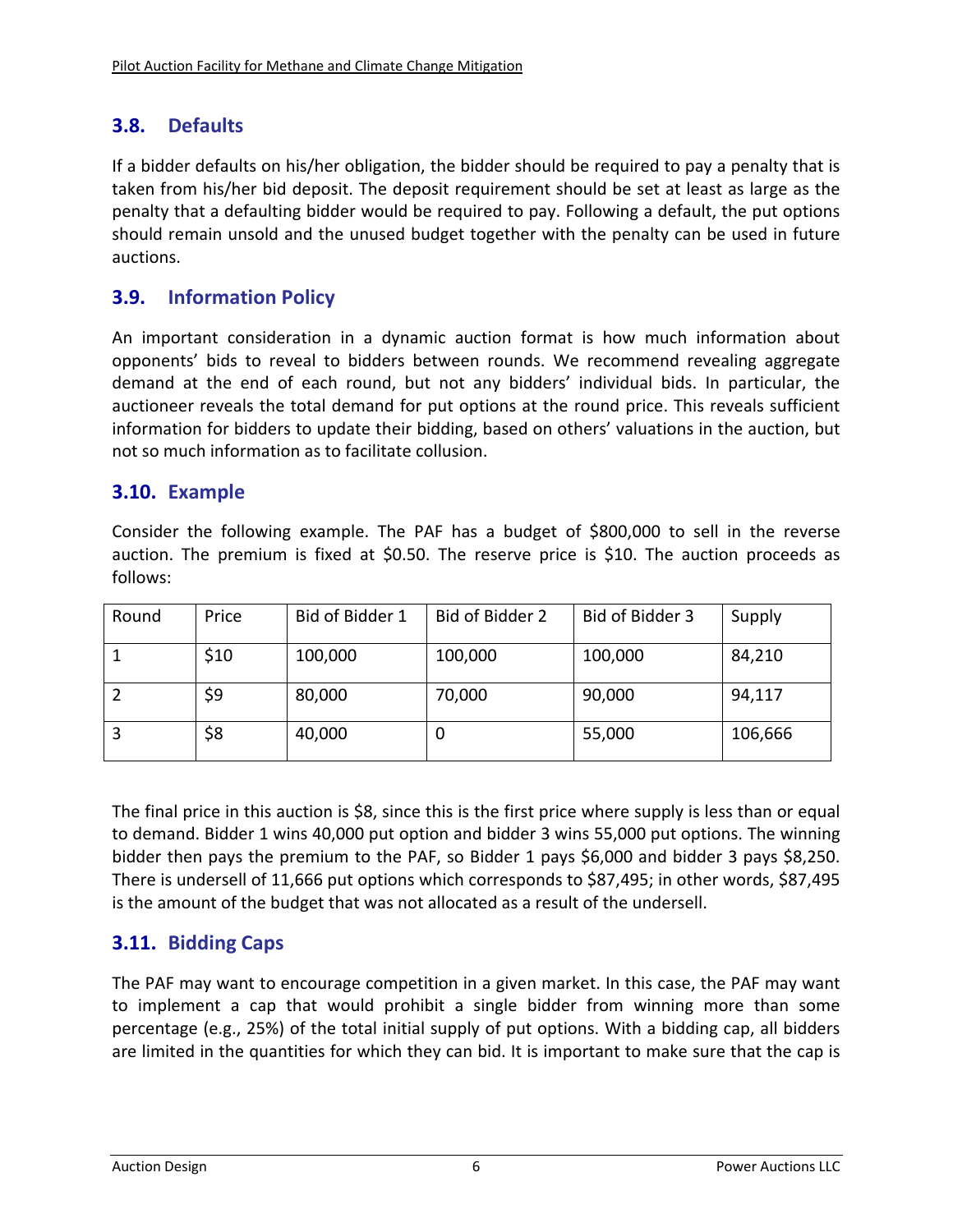not too small, because a small cap may discourage some projects or bidders from participating in the auction. $<sup>2</sup>$ </sup>

# **3.12. Set Aside or "Carve Out"**

To provide preferential treatment to some projects (e.g., projects in low‐income countries), the PAF may decide to set aside or "carve out" a portion of the supply and offer it as a separate product in the same auction. In particular, there would be two products (i.e., types of put options) in the auction: the "carve out" product that only applies to certain projects (e.g., projects in low‐income countries) in the sense that such a put option can only be used for methane abatement that came from those projects, and the "general" product that applies to all approved projects. Bidders would be able to bid on both the "carve out" supply and the general supply, ensuring that the strike price of the "carve out" is never lower than the price of the general product, because the "carve out" product comes with more restrictions Each product would have its own strike price, which would decrease in any round where there was excess demand for that product. Appendix 2 describes how the clock auction format works in a setting with a "carve out" and with a general product.

 $2$  For any tentatively-selected cap, it would be worthwhile to examine the plausible projects to be bid for in the auction, and to make sure that plausible projects are not cut out by a given cap.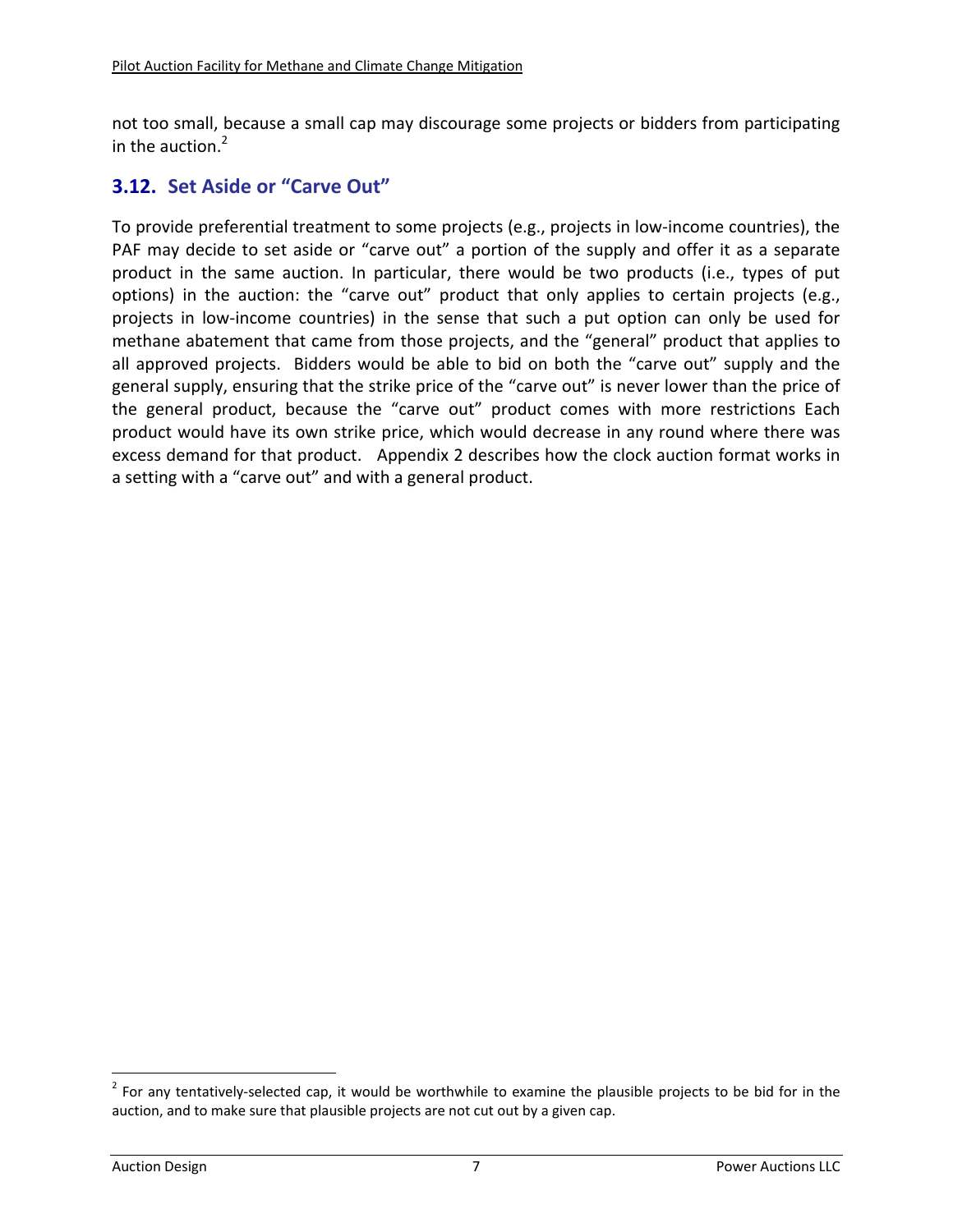# **4. Other Implementation Issues**

# **4.1. Online Platform**

The auction should be run on an online platform accessible through standard web browsers (Internet Explorer, Safari, etc.) on the internet. The platform should utilize standard security measures, e.g. a digital certificate to encrypt communications and authenticate the web site) that are typically used for online banking. This platform would ensure that bids are submitted in a way that is secure, and would be easy for bidders to use.

Each round would last for a set duration, e.g., for 15 minutes. During this time, a bidder can submit bids or modify a bid that he/she already submitted in this round. Once this time is up, bidders are no longer able to submit or modify bids. There is a brief recess between rounds, to enable bids to be processed and for bidders to plan their next bids or get approval to place future bids. Until the round results have been posted, bidders can be given the opportunity to call in and place bids, in case a technical issue prevented them from bidding during the round.

#### **4.1.1. Auction Manager**

This platform would provide the PAF with a variety of tools to conduct the auction. The auction manager would be able to set the schedule of the auction, set up and manage bidders' accounts, announce new rounds, update bid decrements and monitor the auction. In rare cases, the auction manager would be able to place bids on behalf of the bidder, and if this happens, it should be made very clear in the system's audit log.

#### **4.1.2. Trustee**

The software may allow independent observers to observe the auction to ensure that the auction is conducted fairly and within the rules. An observer would have read‐only access to the entire auction system and could help reassure bidders that the PAF is not manipulating the auction in any way. Given the situation, it may well be adequate for a World Bank employee to have this level of access and to certify the conduct of the auction.

#### **4.1.3. Bidders**

The auction platform provides a convenient and secure way for bidders to submit bids. In each round, bidders are able to securely place and edit bids through a straightforward interface. The software should communicate clearly how to submit bids and should enforce the requirements on bids (such as the activity rule) in real time. Bidders should also be able to review the results of the previous rounds (aggregate demand and prices). At the end of the auction, the system should determine who won what and report the results to the bidders.

The system could provide one or multiple logins to bidders from the same firm. This would allow multiple representatives to participate in the auction and provide redundancy in case a representative is stuck in an elevator, etc.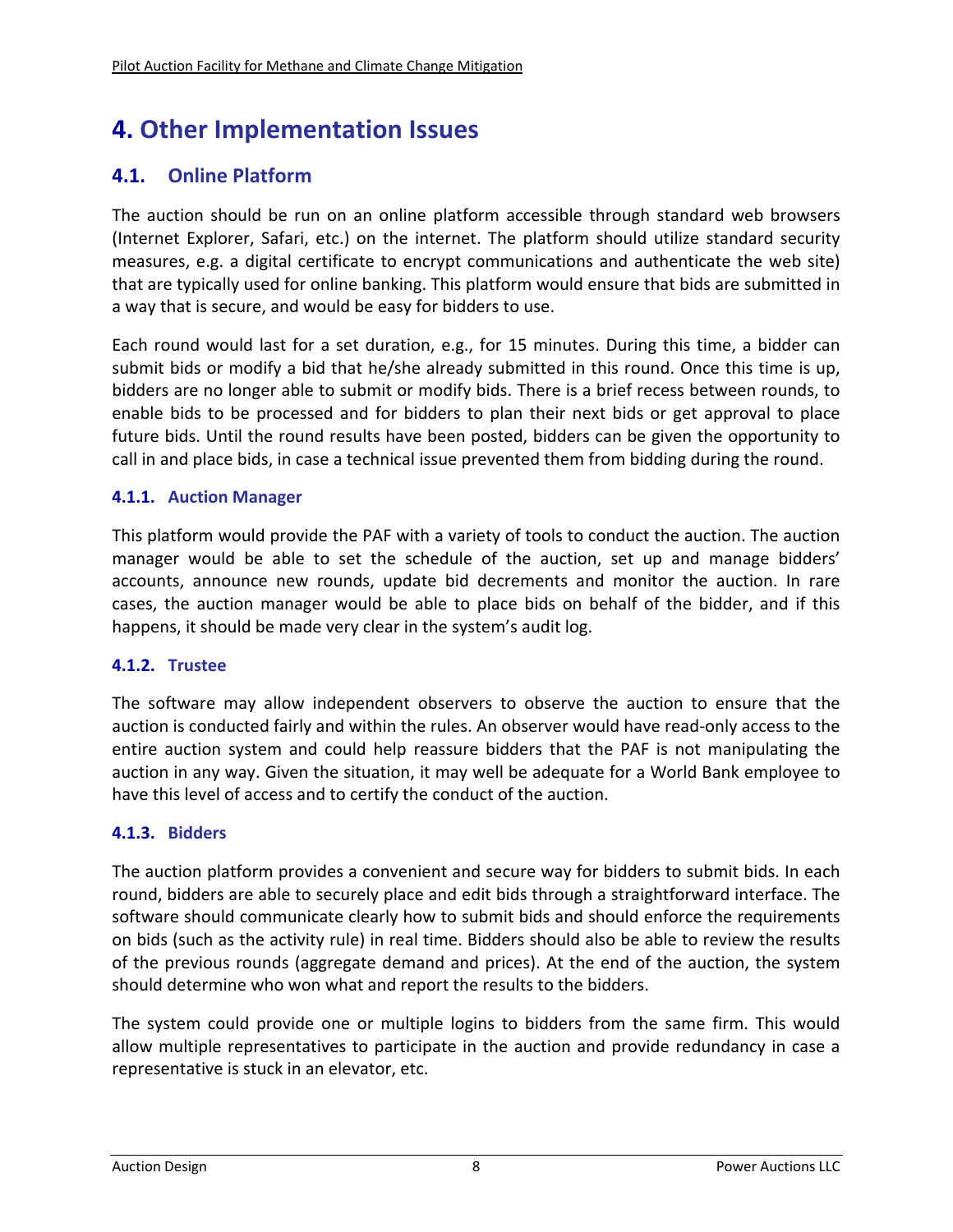# **4.2. Collusion**

Collusion can be an issue in any auction. It should be stated clearly in the auction's Terms and Conditions that collusion is a violation of the auction rules and will have consequences. Bidders who engage in collusion will forfeit their deposits and be banned from participation in future auctions. One reason to report only aggregate demand to bidders is to make collusive agreements harder to enforce. By conducting the auction online, bidders' identities can be kept anonymous. If there are serious concerns about collusion, in‐person conferences should be avoided, so that participants in each auction round are uncertain about who else is participating.

# **4.3. Training**

The PAF should offer training to all auction participants in order to help familiarize participants with the put options and the auction format.

#### **4.3.1. Bidder Conference**

The bidder conference is a chance for the PAF to present the rules and the details of the product to the auction participants. This should be held when the auction rules and the details of the put option are finalized, and should be held as soon after the announcement as possible. This conference is open to any interested participants, and the PAF may want to record or telecast the presentations to ensure that participants who cannot get to the conference location can still have access to this important information. Since this conference is held as soon as the rules are finalized, the completed software is not ready to be demonstrated yet, but mock‐ups of the various screens could be shown to bidders to help assuage concerns about the complexity of bidding in the auction.

However, as noted above, if there are concerns that there may be collusion among bidders, then a bidder conference (or any other outreach vehicle that enables bidders to learn each other's identities) should be avoided. Instead, outreach and training should occur via individualized methods, such as screencasts, described next.

#### **4.3.2. Screencast**

Once the auction software is completed, the PAF should hold a screencast online to demonstrate the software and its features. This will only be open to bidders who have requested to participate in the auction. This screencast gives the PAF the opportunity to introduce various bidders to the different screens of the auction, and to demonstrate how an auction would proceed.

#### **4.3.3. Mock Auctions**

The final phase of training is the mock auction. Usually held close to the auction itself, bidders are given the opportunity to bid in a mock auction, against other bidders and representatives of the PAF. The set‐up of the mock auction should be as similar to the set‐up of the actual auction as possible.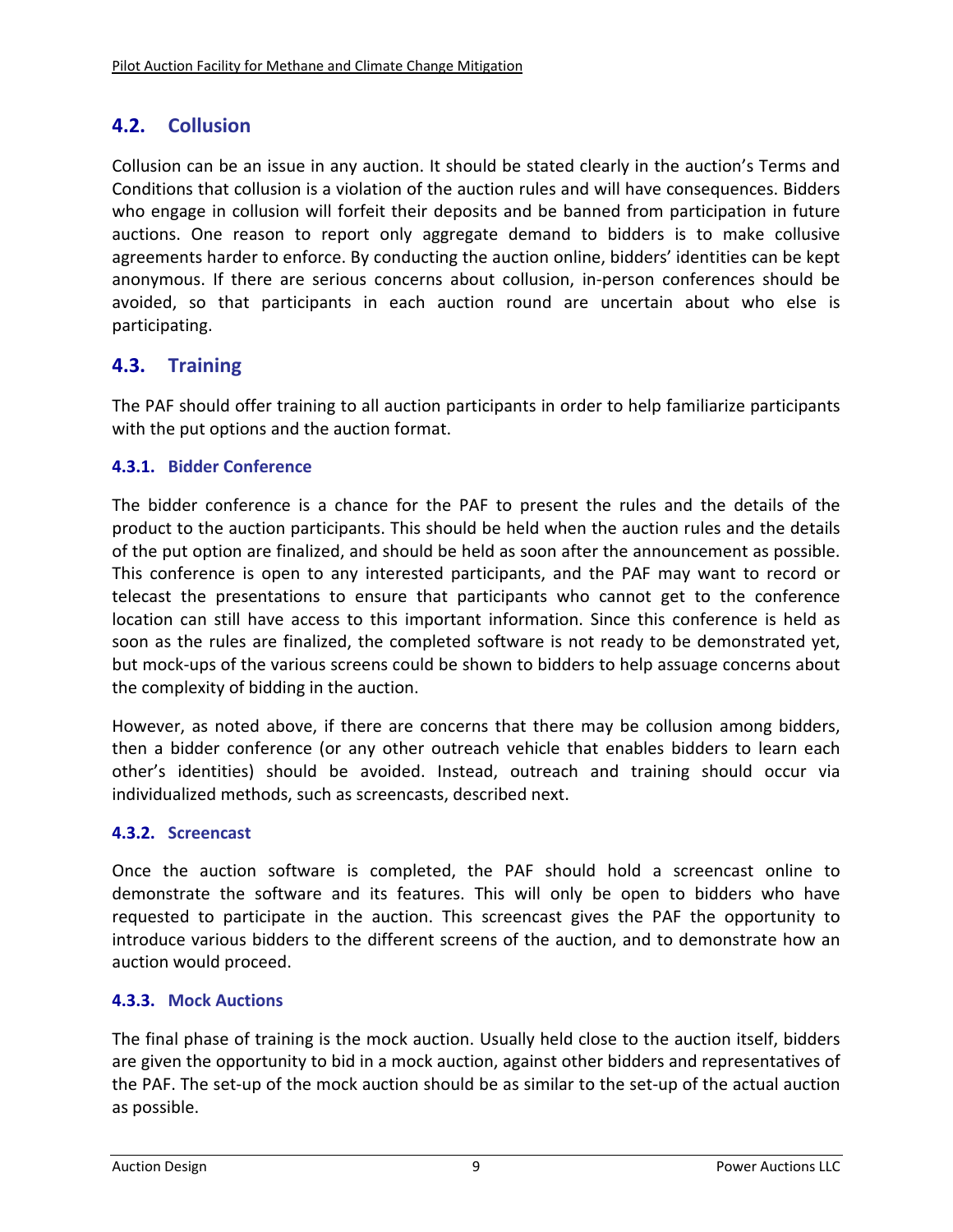# **4.4. Post‐Auction Information**

At the conclusion of the auction, we recommend that the PAF release the identities of the winning bidders (so as to facilitate resale) and the final price. Optionally, the PAF might disclose the quantities won by each of the bidders. We do not recommend that information about specific bids be released.

## **4.5. Project Schedule**

Once the auction is announced, the first step is to finalize the rules, the details of the put options and any documents bidders will have to fill out to participate in the auction. Once this is done, a conference for bidders should be held as soon as possible. This allows firms that are interested in participating to learn enough about the auction to decide whether or not they actually want to participate. At the same time, the customization of auction software and the associated system documentation should commence.

After the bidder conference, there should be a qualification period, a period of time of about a month when firms are able to apply to bid in the auction. This period could be longer if the qualification process bidders have to go through to participate is particularly complicated, which we do not anticipate here. At this time, bidders should tell the PAF how much they expect to deposit, although the deadline for submitting the deposit should not be in this period.

After the qualification period (so perhaps a month after the bidder conference), the applications would be processed and bidders would be notified that their applications to participate have been approved. They would then be notified of arrangements to submit their deposits, and of the deposit deadline. When available, the system documentation should be shared with bidders. A few weeks after this, a screencast should be held to supplement bidders' reading of the manual. During this period, additional training could be offered (for instance, some early mock auctions or face-to-face training) for bidders who are very uncomfortable with the process.

Finally, shortly before the auction, login credentials should be distributed to bidders. Perhaps a week before the auction, bidders should be invited to participate in a mock auction. This gives bidders an opportunity to actually use the auction software before the real auction. The mock auction should be viewed as the most effective training exercise, so bidders' participation should be strongly encouraged.

The auction itself will probably be a fairly short event, at most 10 to 15 rounds. This could certainly be completed within a single day, perhaps even within a morning. Each round should be 10–20 minutes in length, followed by a 10 minute recess. During the recess, bidders learn aggregate demand and the next round's prices are announced. At the end of the auction, once the results are confirmed, they should be announced publicly and payments should be collected within a few weeks.

Given the anticipated announcement in mid‐September, we expect that a procedure along these lines could lead to the first live auction being held in January or February. The bidder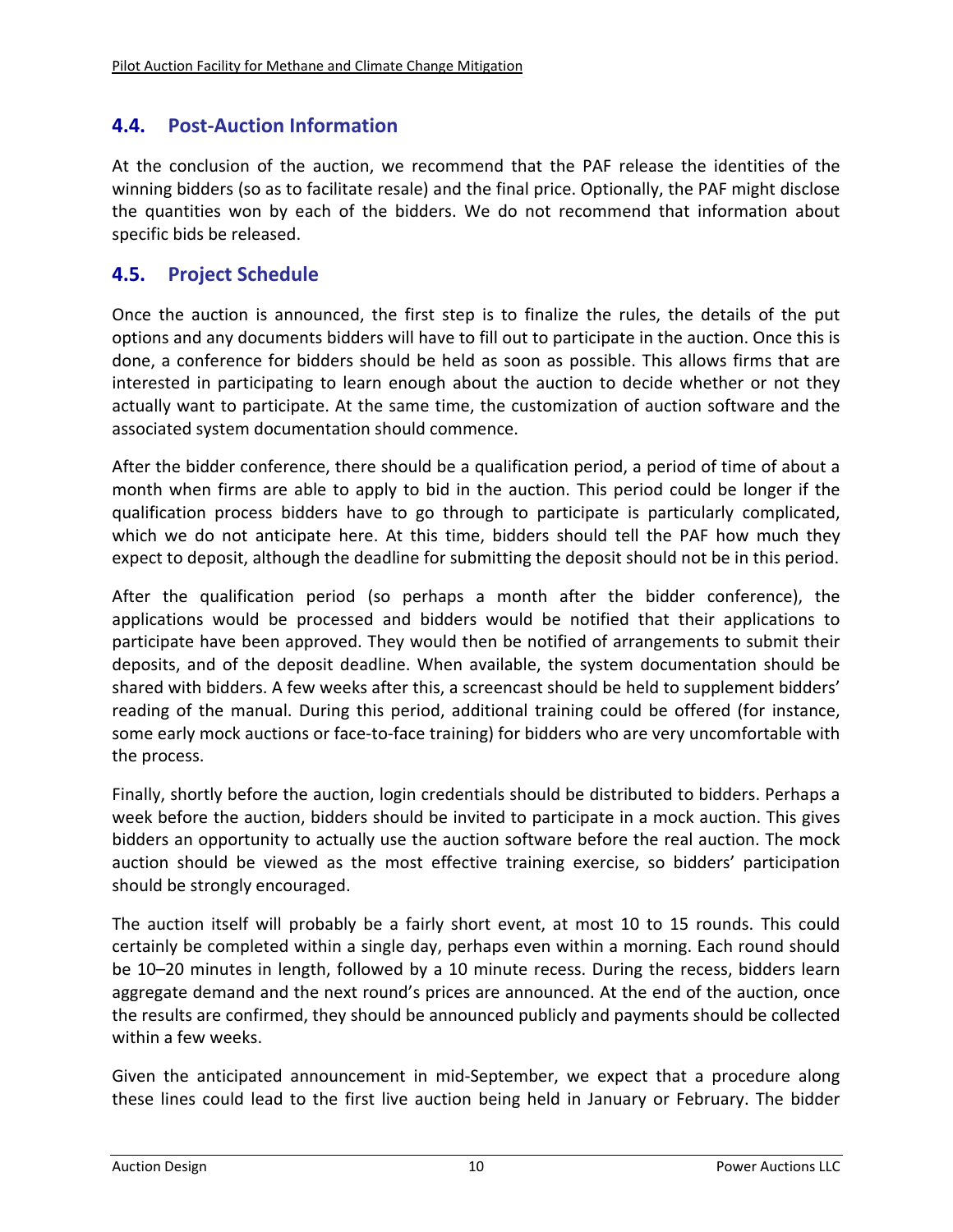conference or other outreach would be held in late September or early October. The qualification period would last until the middle of November, and the screencast would occur either in December or January (avoiding the December holidays). Extra software features such as support for multiple languages would increase the time needed for software readiness. However, preparation of a software platform containing the ordinary level of features for this type of auction is consistent with these time scales. Indeed, usually the limiting factors in getting to the first auction are the times needed for outreach to the potential bidders and the qualification of the bidders.

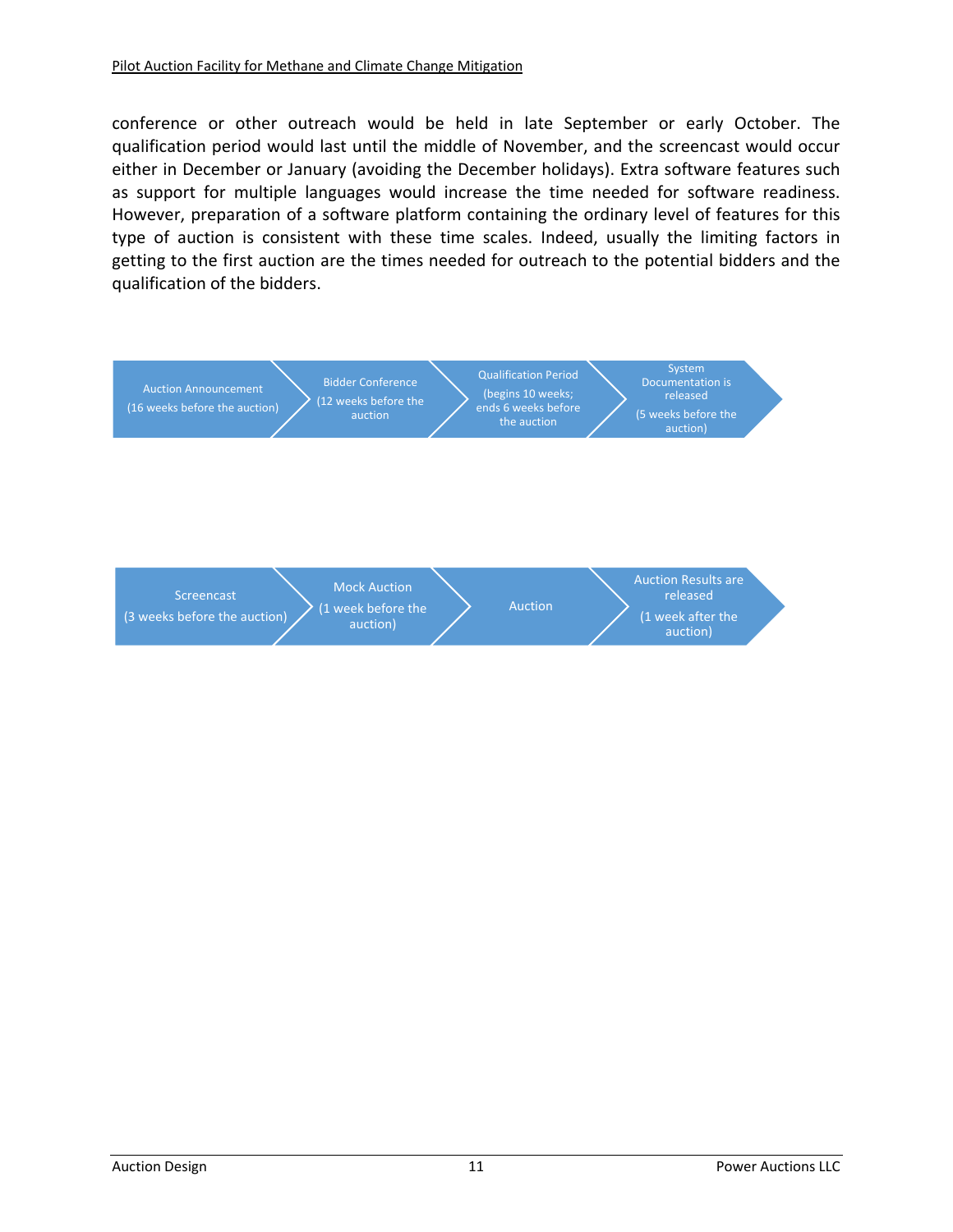# **5. Conclusions**

The clock auction format is simple and transparent, and (via an appropriate user interface) can be made appealing to bidders. It is flexible enough to accommodate both a forward and reverse auction. Moreover, the clock format can be used to auction one or more types of put options without creating significant complexity or requiring significant retraining for bidders. The PAF can easily run these auctions online, in a way that is secure and makes participation easy and straightforward. It is for these reasons that we recommend the clock auction format described in this document for the PAF.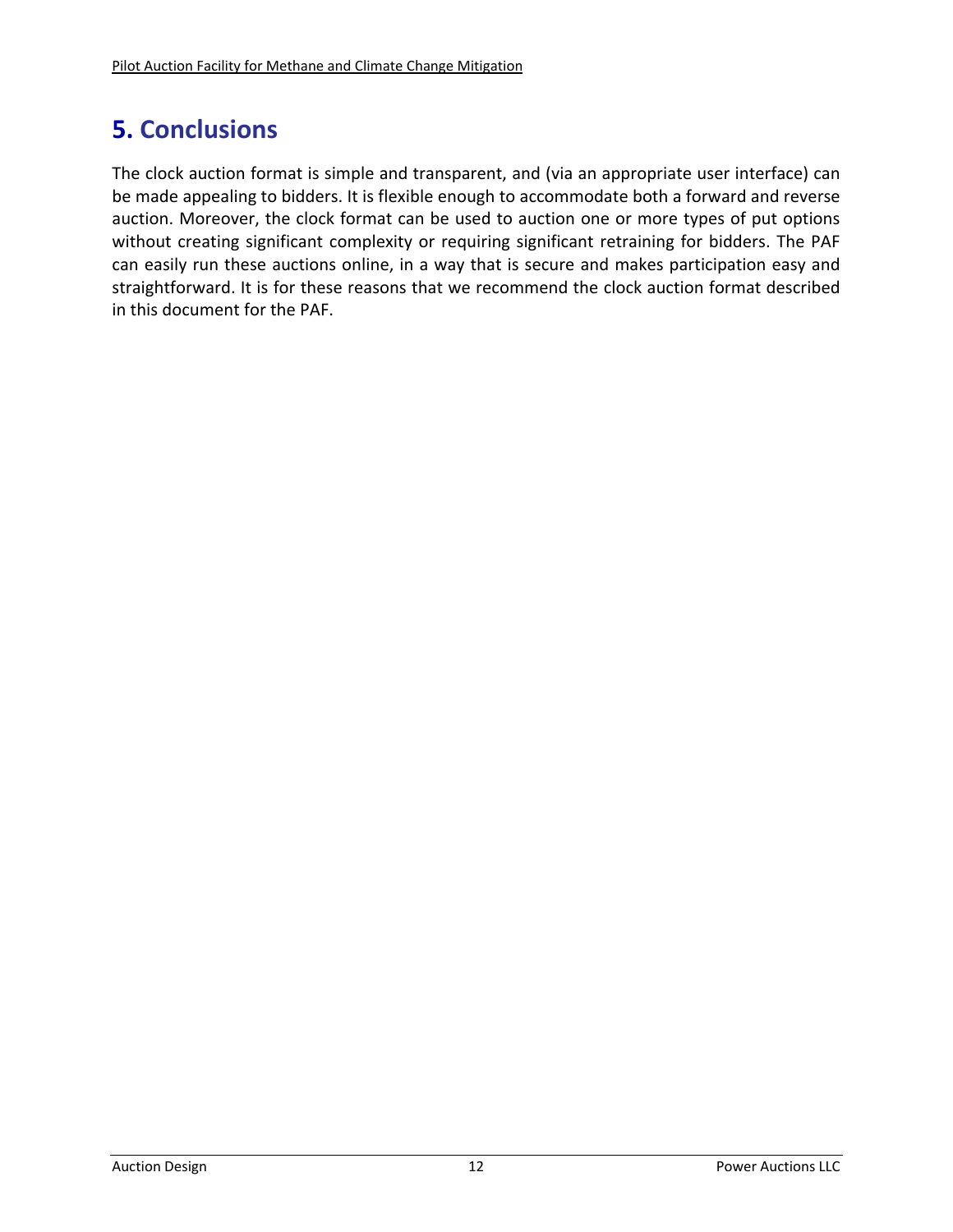# **Appendix 1: Forward Auction**

The clock auction format can be easily modified to be a forward instead of reverse auction. The PAF would set the strike price in advance, bidders would bid on the premium instead of the strike price, and the prices would go up instead of down between rounds. The reserve price is now the lowest premium the PAF is willing to accept.

In each round the auctioneer announces a premium to bidders. Bidders then bid the quantity of put options they would be willing to buy for that premium. Bidders can use intra-round bidding and proxy bids. A proxy bid indicates the highest premium for which the bidder is willing to buy a quantity of put options. The activity rule does not allow bidders to increase their demand for put options as the premium increases.

The auction ends at the lowest premium for which aggregate demand does not exceed the supply.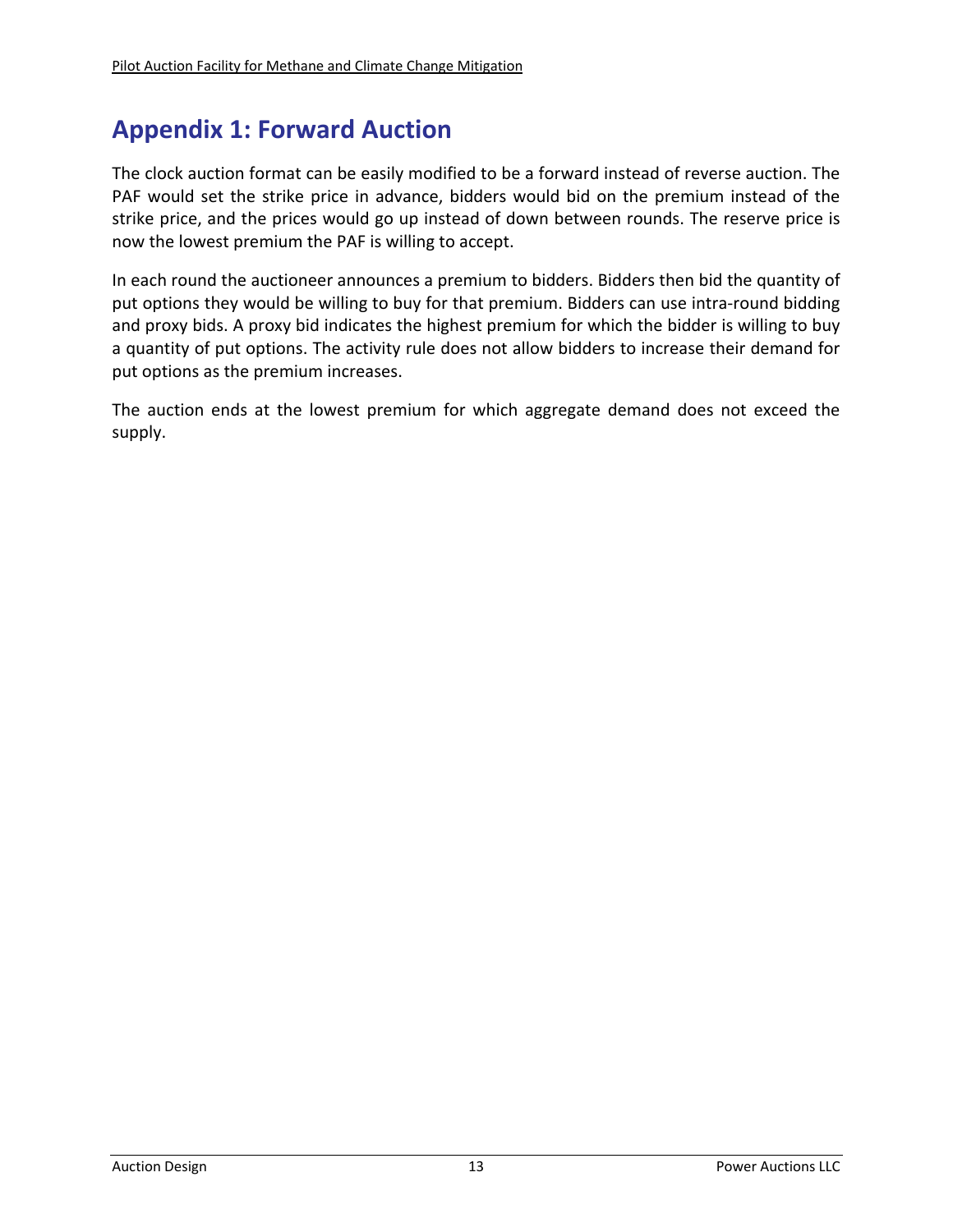# **Appendix 2: Auction with "Carve Out" Product**

The clock format can be used to auction multiple products (i.e., types of put options) simultaneously in the same auction. In the context of the PAF, this is relevant if the PAF decides to set aside or "carve out" part of the supply in an auction for certain projects (e.g., projects in low-income countries). In this case, as described in Section 3.12, there will be two products in the auction: the "carve out" product that is limited to certain projects, and the "general" product that applies to all approved projects. In other words, the "carve out" product is a more restricted put option that can only be used for methane abatement that came from certain projects, whereas the general product can be used for methane abatement from any approved project. In this Appendix, we describe how the reverse clock auction works in this case; we denote the general product and the "carve out" product by G and C respectively. Both products will have the same fixed premium. However, each product will have its own strike price (the price that is bid on during the auction).

# **A2.1 Deposits**

A bidder's bid deposit will determine the maximum quantity for which he/she will be allowed to bid during the auction across both products. The required deposit should be the product of a specified price (set by the PAF) and the maximum quantity for which the bidder wants to bid across both products. For instance, if a bidder wants to bid on a quantity of 60,000 put options of the general product and a quantity of 40,000 put options of the "carve out" product and the PAF has set a fixed price of \$.05 per unit for the deposit, the required deposit would be \$5,000. Note that by paying a deposit of \$5,000, the bidder can allocate a quantity of 100,000 any way he/she wants across the two products (subject to the activity rule); for instance, he/she can bid for 80,000 put options of the general product and 20,000 put options of the "carve out" product, or he/she can bid for 0 put options of the general product and 100,000 put options of the "carve out" product.

# **A2.2 Reserve Prices**

Each product should be assigned its own reserve price, the highest strike price the PAF is willing to accept. The procedure will be clearest if both products are assigned the same reserve price, i.e., the same starting price of the auction.

# **A2.3 Bidding Procedure**

Both products are auctioned simultaneously. Each product has a different strike price which decreases independently as the auction proceeds. The auctioneer decreases the price of a product if the aggregate demand for that product exceeded supply in the previous round. Bidders cannot bid for a total quantity of put options across both products that exceed the amount specified by their deposit or any constraints from the activity rule.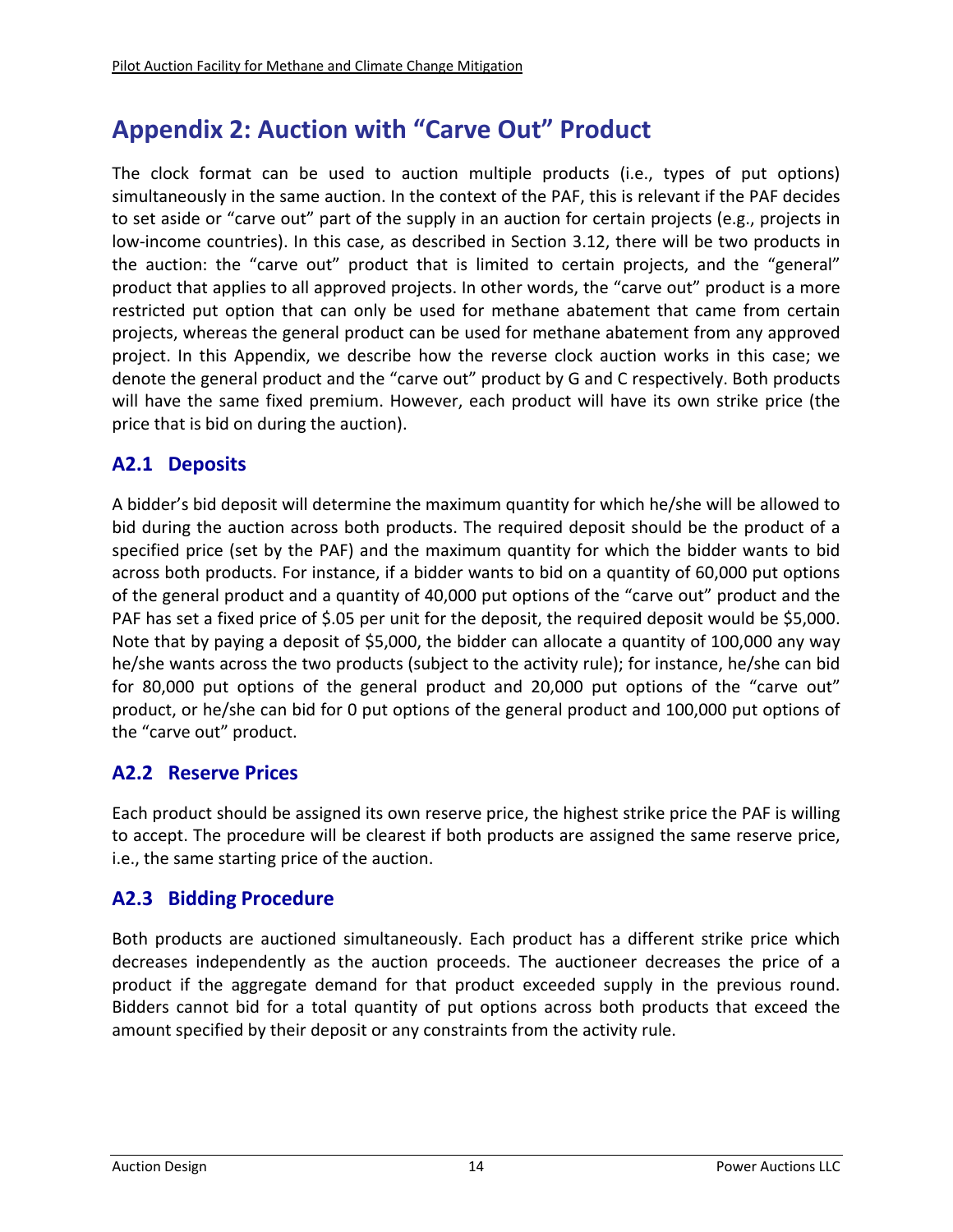#### **A2.2.1 Simple Clock Bids**

At the start of each round, the auctioneer announces a strike price for each of the two products. Given these prices, each bidder reports the quantity (i.e., number of put options) that he/she is willing to buy for each product. As in the auction for a single type of put option, intraround bidding can be used to mitigate the risk of undersell if decrements are too large. This is discussed in Appendix 3.

### **A2.2.2 Proxy Bidding**

Bidders should also be able to submit proxy bids for each of the products. For instance, at the beginning of the auction a bidder could submit bids for 20,000 of the "carve out" product until its price is below \$4 and 10,000 for the general product until its price is below \$3.50.

# **A2.4 Supply**

The PAF can either fix a quantity of put options or fix a budget for each product. If the PAF fixes a quantity of put options for each product, the supply of the product is equal to that quantity and does not depend on the strike price.

If the PAF fixes a budget for each product, the total budget for the auction is equal to the sum of the budgets of the two products and the supply of each product is a function of its strike price.<sup>3</sup> In this case, the PAF can announce to bidders prior to the auction that the proportion of the budget allocated to each product could be adjusted in mid‐auction if participation for the "carve out" product is very low.

# **A2.5 Activity Rule**

Bidders should be restricted from increasing their demand as prices go down. So the total quantity of put options bid on cannot increase as the auction progresses.

Specifically, suppose that G denotes the general product and C denotes the "carve out" product. Consider a bidder who can bid on both products. Let  $q_G^t$  be the amount of product G he bid on in round t, and  $q_{\mathcal{C}}^t$  be the amount of product C he bid on in round t. Then in the next round,  $t + 1$ , it must be that:

$$
q_G^{t+1} + q_C^{t+1} \le q_G^t + q_C^t \, .
$$

So the total quantity of put options any bidder bids on cannot increase as the auction progresses.4

<sup>&</sup>lt;sup>3</sup> Alternatively, the PAF could announce a supply function for each product that depends on both strike prices;

however, this approach would complicate the auction.<br> $4$  An alternative is to use a different weight for each product; the weights would represent the relative values of the two products. The more general activity rule would then be that the weighted sum of the quantities of put options is not permitted to increase as the auction progresses.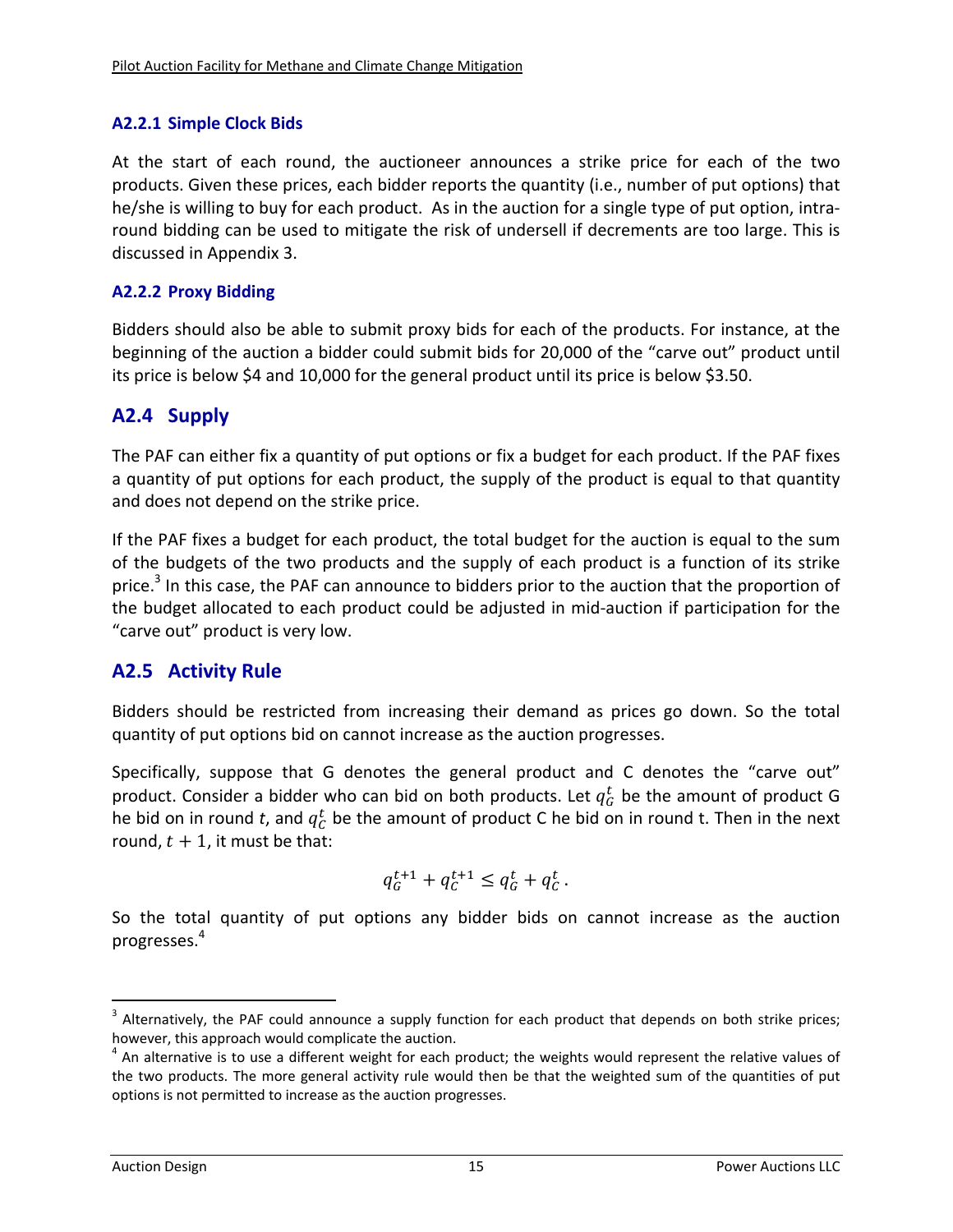# **A2.6 Closing Rule and Winner Determination**

The auction for both products ends when, for each product, supply is greater than or equal to aggregate demand. Until then, bidders can bid on any type of put option, even if supply exceeded demand for that option in the previous round. This provides the maximum opportunity for efficient substitution between the two products.

The bidders who are still active when demand drops below supply are the winning bidders and win the quantities they are bidding for. The strike price is the lowest price point between the previous round price and the current round price where demand was less than or equal to supply. So, if during intra-round bidding between round 2 and round 3, for example, demand in all products dropped below supply at the 50% price point, rose above supply for one product at the 60% price point, and dropped back below supply at the round price, then the final strike price would be the 50% price point. Winning bidders are awarded what they bid for at that price point.

# **A2.7 Example**

Consider the following example, where G denotes the general product and C the "carve out". The premium for both products is \$0.50. There is a budget of \$1,500,000 that is split evenly between the two products; that is, the budget for each product is \$750,000. Bidder 3 is only interested in the general product, while the other bidders are interested in bidding on both products.

| Rnd            | Price | Price | Bidder 1 | Bidder 1 | <b>Bidder</b> | <b>Bidder</b> | <b>Bidder</b> | Supply  | Supply  |
|----------------|-------|-------|----------|----------|---------------|---------------|---------------|---------|---------|
|                | of G  | of C  | for G    | for C    | 2 for G       | 2 for C       | 3 for G       | of G    | of C    |
| $\mathbf{1}$   | \$10  | \$10  | 100,000  | 100,000  | 30,000        | 30,000        | 90,000        | 78,947  | 78,947  |
| 2              | \$9   | \$9   | 90,000   | 50,000   | 30,000        | 30,000        | 80,000        | 88,235  | 88,235  |
| $\overline{3}$ | \$8   | \$9   | 60,000   | 60,000   | $\mathbf 0$   | 60,000        | 70,000        | 100,000 | 88,235  |
| $\overline{4}$ | \$7   | \$8   | 50,000   | 70,000   | $\mathbf 0$   | 10,000        | 50,000        | 115,385 | 100,000 |

Observe that at the price of round 2: for the general product, aggregate demand is greater than the supply; whereas for the "carve out" product, aggregate demand is smaller than the supply. As a result, the price of the general product is decremented, whereas the price of the "carve out" product is not decremented after round 2.

The auction clears at the prices of round 4; at those prices, supply is greater than the aggregate demand for each of the products. Bidder 1 is awarded 50,000 put options of the general product (with strike price \$7) and 70,000 of the "carve out" product (with strike price \$8). Bidder 2 wins 10,000 put options of the "carve out" product, and Bidder 3 wins 50,000 put options of the general product.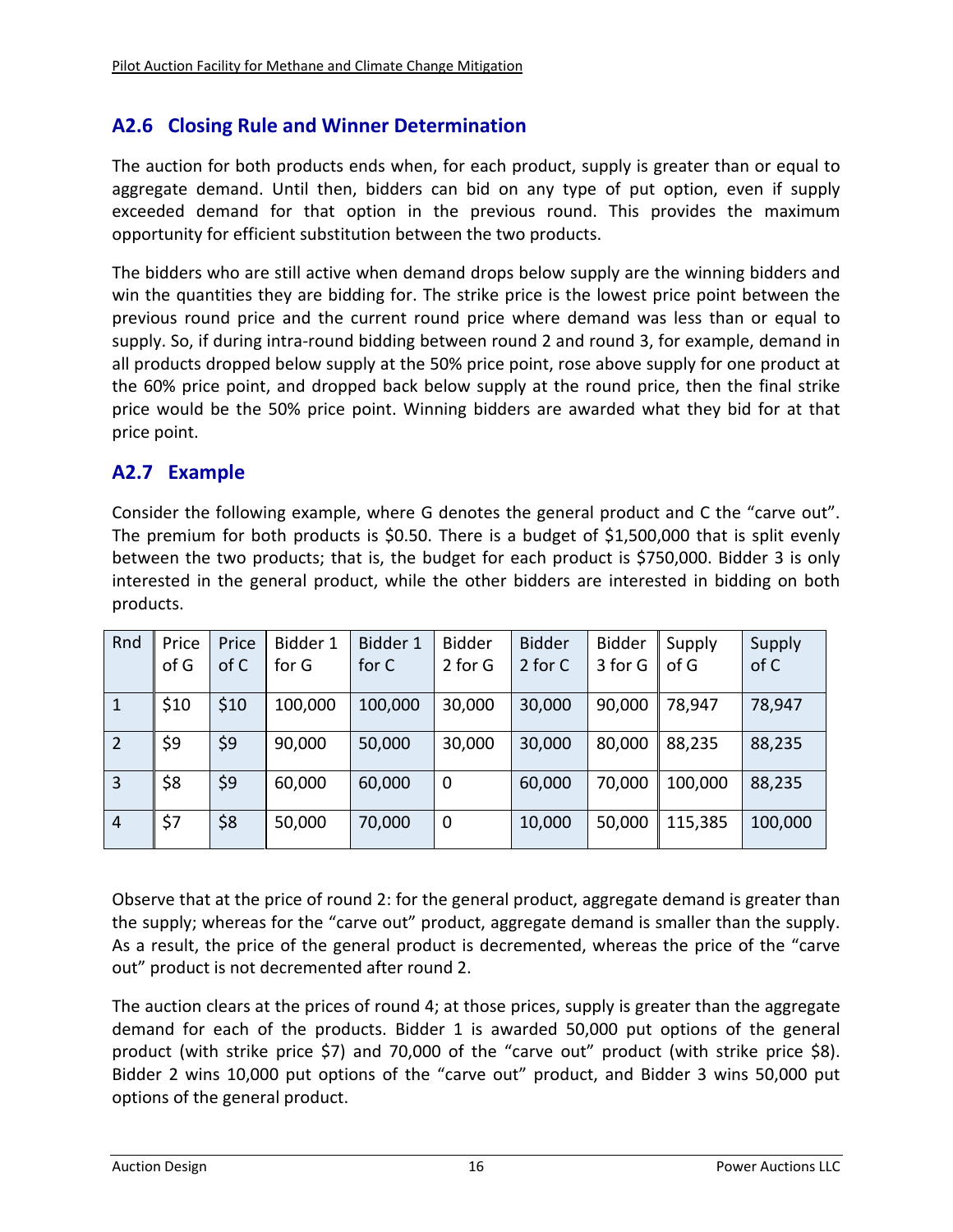# **Appendix 3: Intra‐Round Bidding**

# **A3.1. Intra‐Round Bidding**

An alternative to the simple clock bidding described in this document (e.g., in Section 3.4.1) is to allow intra round bidding. This and all other references to "intra-round bids" are not formally part of our design recommendations, as intra‐round bidding is a proprietary technique which would only be available if implemented on Power Auctions' software platform. That said, if consistent with the implementation decision, intra‐round bidding enables the auctioneer to set large bid decrements and run a quicker auction, without creating undersell or causing any sacrifice to efficiency. Intra-round bids have been routinely used in clock auctions in the energy sector for a decade, and they are part of the announced design for the Federal Communications Commission's upcoming incentive auction.

Intra‐round bids are bids between the previous round's price and the current round's price that indicate at exactly what prices the bidder wants to reduce his/her demand. They allow bidders to better express their preferences and they help to reduce the incidence of undersell. They function similarly to sealed bids in a sealed-bid auction, except that with intra-round bids, bidders are only being asked to submit sealed bids for prices in the interval between the previous round's price and the current round's price. If many bidders submit intra-round bids, their use can reduce the quantity of options that end up unsold. However, even with intra‐ round bids, there is still the possibility of undersell. The use of intra-round bids is illustrated below with an extension of the example from Section 3.10.

# **A3.2. Example**

| Round | Price | Bid of Bidder 1 | Bid of Bidder 2 | Bid of Bidder 3 | Supply  |
|-------|-------|-----------------|-----------------|-----------------|---------|
|       | \$10  | 100,000         | 100,000         | 100,000         | 84,210  |
|       | \$9   | 80,000          | 70,000          | 90,000          | 94,117  |
|       | \$8   | 40,000          | 0               | 55,000          | 106,666 |

Recall the example from Section 3.10:

With only standard bids, the auction ends at a strike price of \$8 and there is undersell of 11,666 put options.

We now illustrate how intra-round bidding may decrease the risk of undersell in this example. In particular, suppose the bidders submit the following intra‐round bids between round 2 and 3: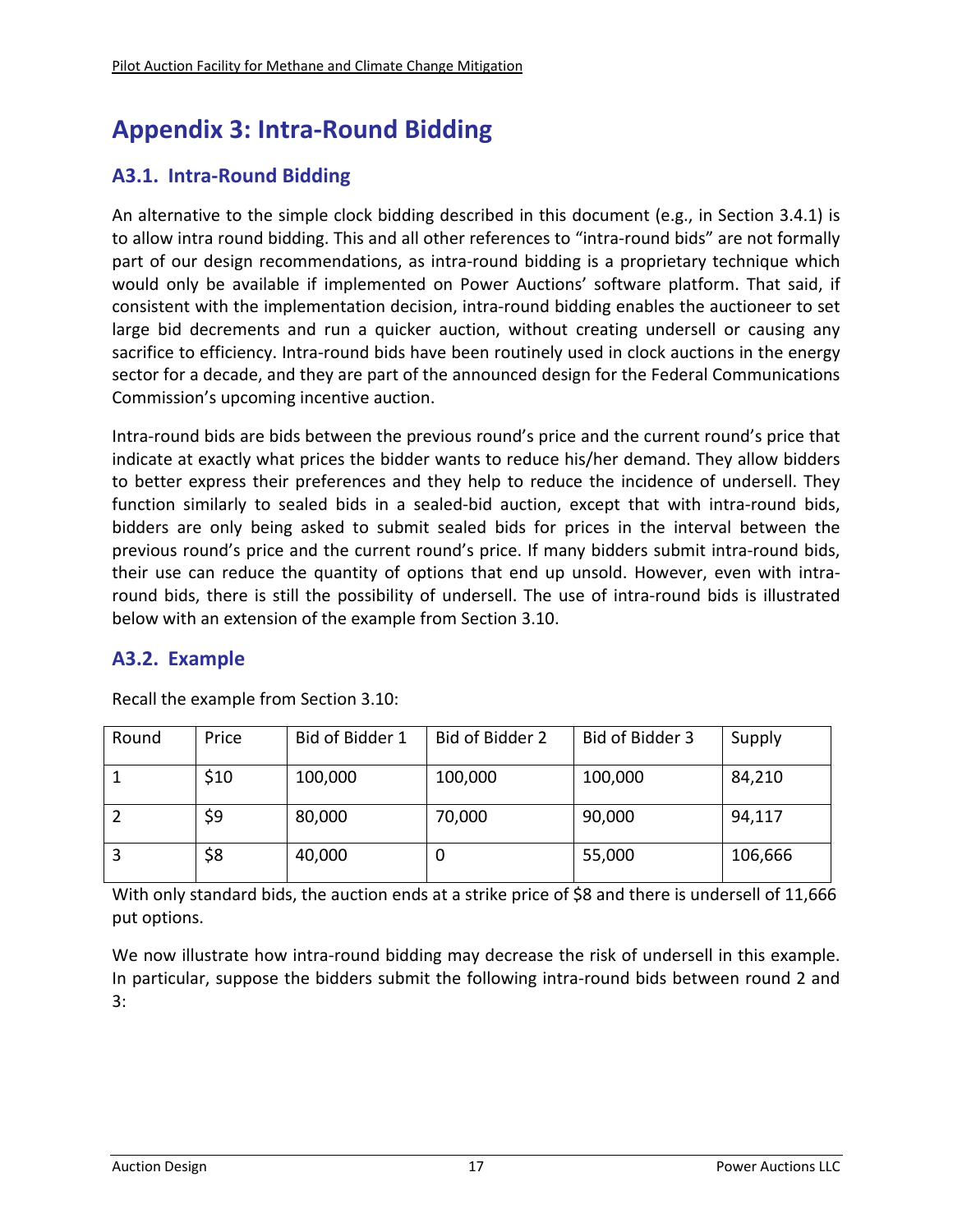#### **Bidder 1**

| --<br>\$8.75 | 40,000 |
|--------------|--------|
|--------------|--------|

#### **Bidder 2**

| \$8.90 | 60,000 |
|--------|--------|
| \$8.60 | 30,000 |
| \$8.45 | 5,000  |
| \$8.05 | 0      |

#### **Bidder 3**

| \$8.50 | 55,000 |  |
|--------|--------|--|

These bids function like sealed bids, but in a much smaller interval. The clearing price is the highest strike price at which aggregate demand is less than or equal to supply. In this example, when the strike price is \$8.45, aggregate demand drops to 100,000, whereas the supply is 100,628. So the final strike price is \$8.10. Bidder 1 receives 40,000 put options, bidder 2 receives 5,000 put options and bidder 3 receives 55,000 put options; therefore, there is undersell of 628 put options or \$4,922.60, which is significantly lower than the undersell in the case without intra‐round bidding.

#### **A3.3. Intra‐Round Bidding in an Auction with a "Carve Out" Product**

Intra‐round bidding is more complicated in the multiple product case. Since there are multiple products with different prices, it is not always clear which intra‐round bid should be considered first. To illustrate this, suppose that between round 1 and round 2, the strike price for one product decreases from \$9 to \$8 and the strike price for the other product decreases from \$8 to \$7.50. If a bidder submits an intra-round bid decreasing his/her demand for the first put option at \$8.50 and an intra‐round bid decreasing his/her demand for the second put option at \$7.80, it is unclear which of those bids occurred first. The auction may end or not depending on when these bids are processed.

In order to prioritize intra-round bids for different products, it is best practice to use "pricepoints." The price chosen by each bidder in an intra‐round bid is expressed as a percentage of the price decrement. So in the above example, the intra-round bid for the first put option occurred at the 50% price‐point, while the intra‐round bid for the second put option occurred at the 40% price point. Two bids that occurred at the same price point are treated as occurring simultaneously, while if two bids are submitted at different price points for each product, the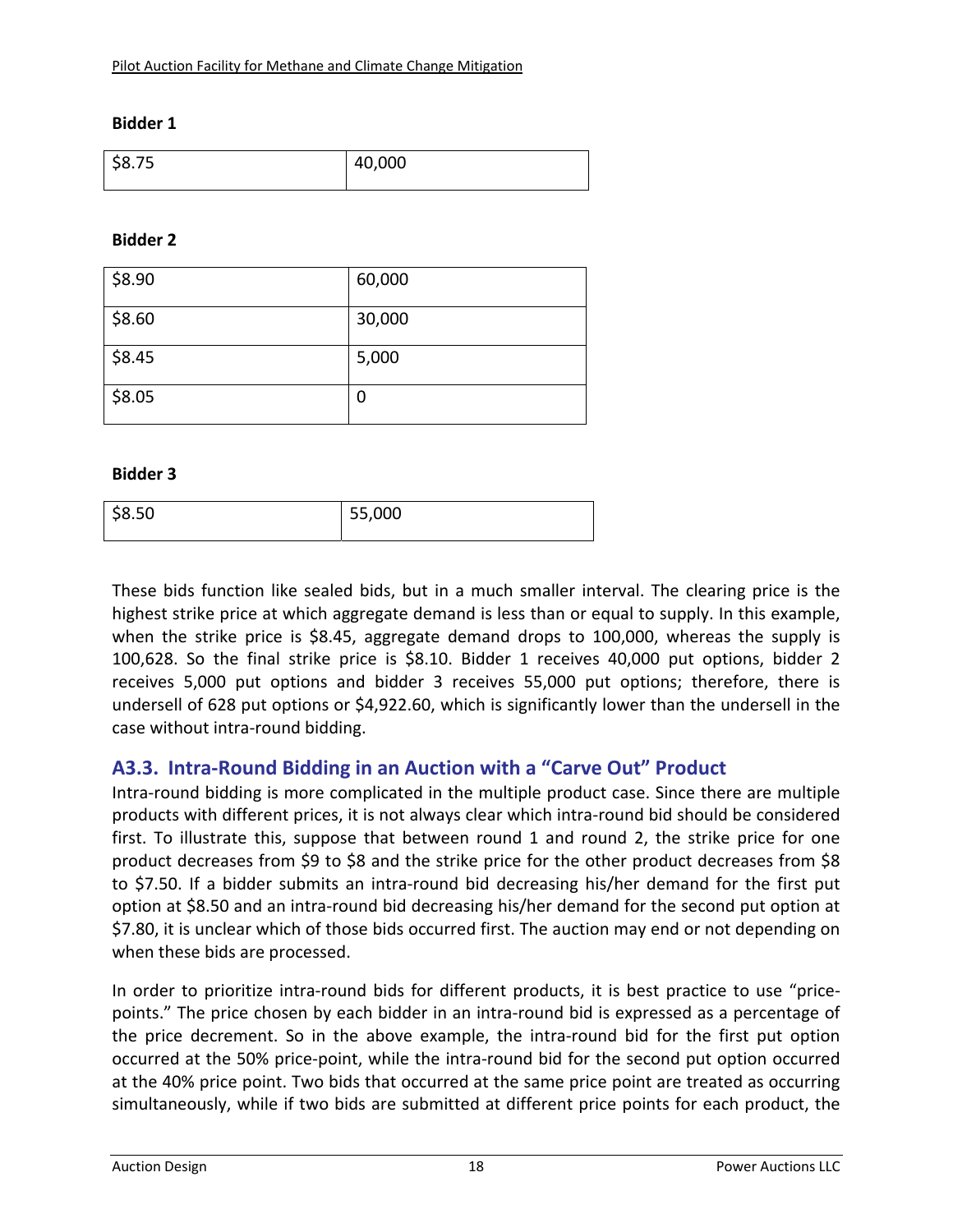bid that was submitted at the lower price point is treated as the earlier of the two bids. We illustrate these bids using the example from section A2.7.

# **A3.4. Example with a "Carve Out" Product**

Recall the example from Section A2.7. There are two products, each with a budget of \$750,000:

| Rnd            | Price | Price | Bidder 1 | Bidder 1 | <b>Bidder</b> | <b>Bidder</b> | <b>Bidder</b> | Supply  | Supply  |
|----------------|-------|-------|----------|----------|---------------|---------------|---------------|---------|---------|
|                | of G  | of C  | for G    | for C    | 2 for G       | 2 for C       | 3 for G       | of G    | of C    |
| $\mathbf{1}$   | \$10  | \$10  | 100,000  | 100,000  | 30,000        | 30,000        | 90,000        | 78,947  | 78,947  |
| $\overline{2}$ | \$9   | \$9   | 90,000   | 50,000   | 30,000        | 30,000        | 80,000        | 88,235  | 88,235  |
| $\overline{3}$ | \$8   | \$9   | 60,000   | 60,000   | $\mathbf 0$   | 60,000        | 70,000        | 100,000 | 88,235  |
| $\overline{4}$ | \$7   | \$8   | 50,000   | 70,000   | $\mathbf 0$   | 10,000        | 50,000        | 115,385 | 100,000 |

The auction ends when the price of G is \$7 and the price of C is \$8. Now suppose that bidders have submitted the following intra-round bids between rounds 3 and 4:

#### **Product G**

| <b>Bidder</b> | Price  | Quantity |
|---------------|--------|----------|
| J.            | \$7.50 | 50,000   |
| ာ<br>Э        | \$7.70 | 50,000   |

#### **Product C**

| <b>Bidder</b> | Price  | Quantity |
|---------------|--------|----------|
|               | \$8.50 | 70,000   |
|               | \$8.80 | 10,000   |

The 50% price point is the first price point at which aggregate demand does not exceed supply for each of the products simultaneously, so the final strike prices are: \$7.50 for the general product and \$8.50 for the "carve out" product. Bidders are given the quantities that they bid for at those prices.